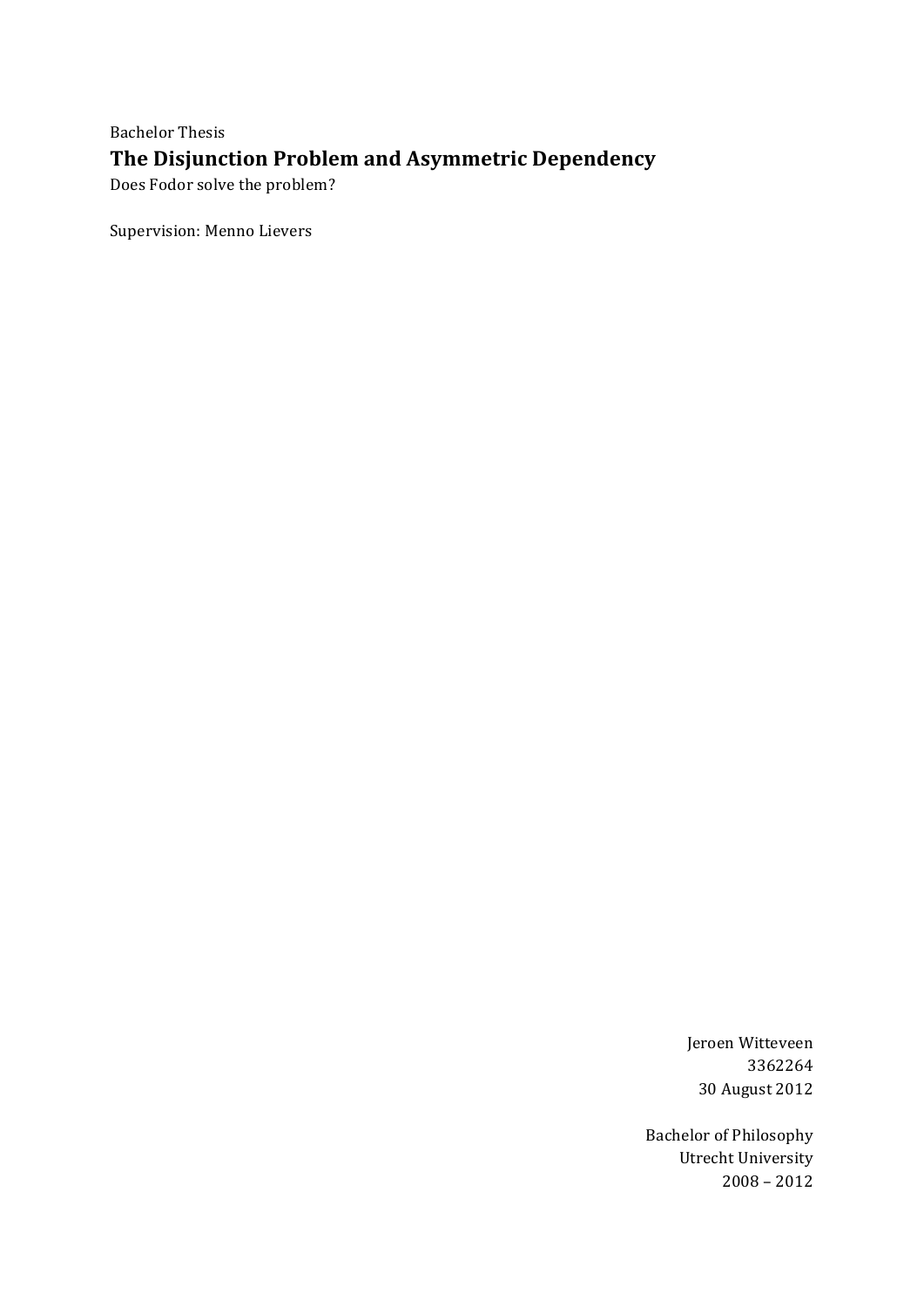# **Table of contents**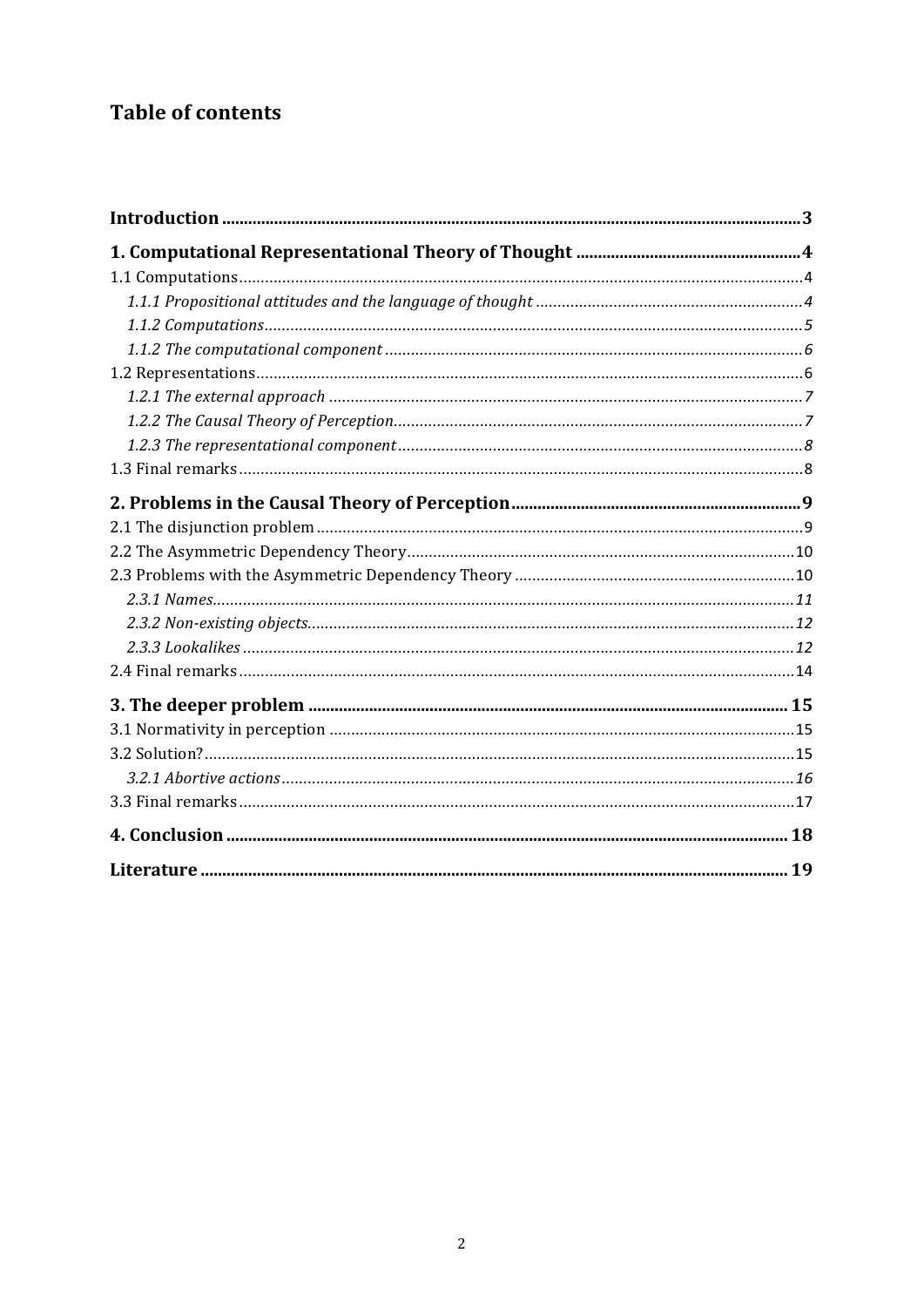## **Introduction**

The Computational Representational Theory of Thought  $(CRTT)^1$  is a theory that tries to explain certain features of the mind, for example the process of thinking or how there can be meaning in the mind. The idea that the mind somehow works like a computer is often used by adherents of the CRTT to explain these features. However, as Georges Rey points out, "characterizing the brain as a computer with semantic states is an explanatory proposal freed from the conventions surrounding artifacts."<sup>2</sup> So CRTT does not say that the mind *is* a computer, it says that the computer is only used *as a model* to characterize a non-artefact natural object, the mind. The mission of CRTT could be defined as follows: "According to CRTT, the mind (and/or brain) is to be understood as a computer with a very specific structure, or 'computational architecture.' Specifying that architecture in adequate detail is the burden of CRTT."<sup>3</sup> So CRTT is supposed to explain the computational architecture of the mind.

CRTT can be divided into two components. The first is the computational component, which is about the structure of our thinking. The second is the representational component, which is about how there can be meaning in the mind. To put it bluntly, the computational part refers to the syntax (form) and the representational part refers to the semantics (content) of our thoughts.!

My aim is to investigate the representational component, because there are some serious problems with the CRTT's view of how our thoughts about the world around us can be meaningful. The idea is that, if an object causes a representation via a perceptual process, then that object is the meaning of the representation. However, establishing the connection between a representation and an object in order to ground meaning is more problematic than it seems and raises considerable issues for a proper CRTT. I will investigate the solutions that Fodor provides for this problem.

I will start by scrutinizing the CRTT to make the problems I want to focus on more understandable. Then I will examine how a causal theory of perception should look like to bring semantics to the mind. A central problem with a causal theory of perception is the disjunction problem, which I will elaborate on. Next I will discuss the Asymmetric Dependency Theory as a solution to the disjunction problem as proposed by Fodor and some limitations of this solution. Subsequently, I will focus on an underlying and fundamental problem, namely the problem of normativity in perception, which in short says that a core problem of causal theories of perception is that they can't explain the connection between an object and a representation. With regard to this problem I will also examine a solution of Fodor, and it will become clear that his solution also falls short as a response to the charge of circularity.

At the end I will answer the question: Does Fodor give a sufficient solution to the disjunction problem and, more fundamentally, to the problem of normativity in the causal theory of perception?

Just a short note before I continue: I will use single parentheses '...' to indicate the mentioning of a word as opposed to using a word without parentheses to stand for an object. I will use double parentheses "..." to indicate mental content and for quoting text. But in the latter case I will add a footnote and also context should make the difference clear.

 $1$  'CRTT' is a term used by Georges Rey, but the theory is also known as the Representational Theory of the Mind (RTM) or the Computational Theory of the Mind (CTM).

<sup>&</sup>lt;sup>2</sup> Rey, G. *Contemporary Philosophy of Mind*, p. 238. <sup>3</sup> Ibid., p. 209.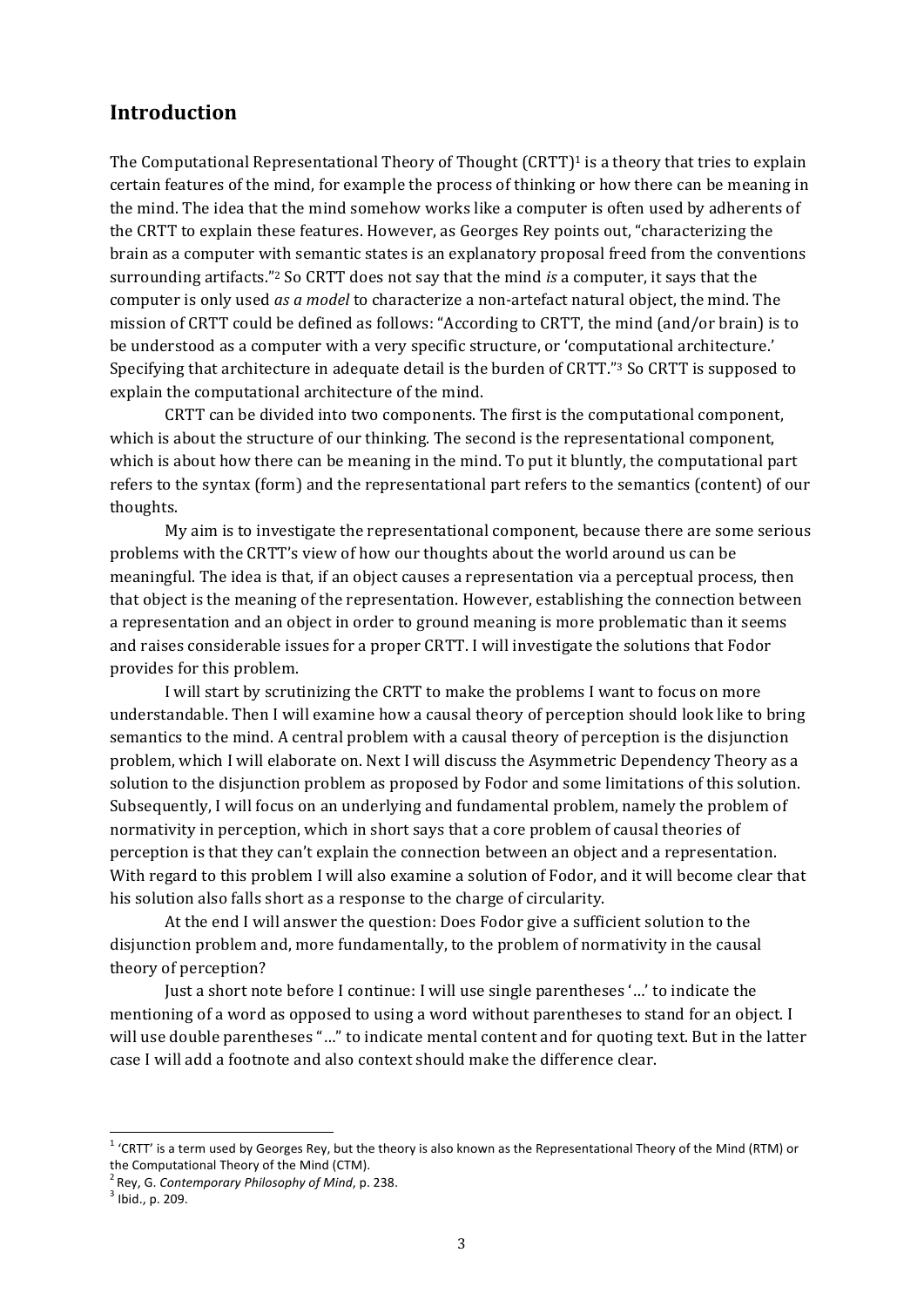# **1.\$Computational\$Representational\$Theory\$of\$Thought**

The computational representational theory of thought (CRTT) is a theory about the mind that tries to explain certain features of the mind like thinking, intentionality, causality, meaning etc. In particular it is a mentalistic view of the mind, which refers to the idea that physical objects can possess mental properties. Furthermore, it is naturalistic because it assumes that these physical objects with mental properties could be investigated by the natural sciences without assuming the presence of immaterial properties.

As mentioned before, CRTT could be divided in two components: "a computational component that focuses upon computations defined over syntactically specified representations in a specific language, and a representational (or meaning, or "content") component, that focuses upon how those syntactically specified representations do in fact have specific meanings." $4$  To separate CRTT in those two components serves mostly an explanational purpose. I will use this characterisation as the definition of CRTT.

In the next sections I will elaborate on Rey's definition of CRTT by explaining first the computational component and then the representational component.

## **1.1 Computations**

The first part of the definition of CRTT, given by Rey, says that the "computational component" [...] focuses upon computations defined over syntactically specified representations in a specific language." So to know what the computational component is, we need to know what 'computations', 'syntactically specified representations' and a 'specific language' mean. I will start by explaining what thinking consists of according to CRTT and from there I will try to explain these three concepts.

## 1.1.1 Propositional attitudes and the language of thought

The CRTT of mind assumes that thinking<sup>5</sup> requires propositional attitudes. A propositional attitude consists of a proposition, (e.g. snow is white) and an attitude (e.g. believing, hoping, desiring, etc.) towards this proposition entertained by the thinking subject. An example of a propositional attitude is the thought 'I know that snow is white'. Propositions are also known as 'content' and propositional attitudes with content belong to the larger category of 'mental states', that also includes perceptual states, emotional states, pain and thoughts directed at individuals as 'I think about London'. A distinctive feature of CRTT is that it maintains that propositions are sentences in the 'language of thought' (LOT). The LOT is the 'specific language' in the definition of the computational part of CRTT above. So a propositional attitude is an attitude towards a sentence in the LOT.

Another property of propositional attitudes is intentionality, also called 'aboutness'. This property means that propositional attitudes are about something, e.g. the belief that snow is white is about that state of affairs that snow is white. So the content of a propositional attitude is

<sup>&</sup>lt;sup>4</sup> Ibid., p. 208.<br><sup>5</sup> Whether thinking (or thoughts) is conscious or unconscious is not essential to CRTT. According to Crane we can have unconscious thoughts, which are thoughts that we are unaware of. (Crane, p. 27.) Rey agrees with Crane: "it is enough to see that there is no reason to claim that consciousness is essential to the kinds explanatory mental states captured by CRTT." (Rey, p. 258.) However there are opponents, like Searle or Strawson, to the idea of unconscious thoughts or mental states. (Rey, p. 256-8) I will not further engage in a discussion on consciousness, because it is not essential in understanding CRTT.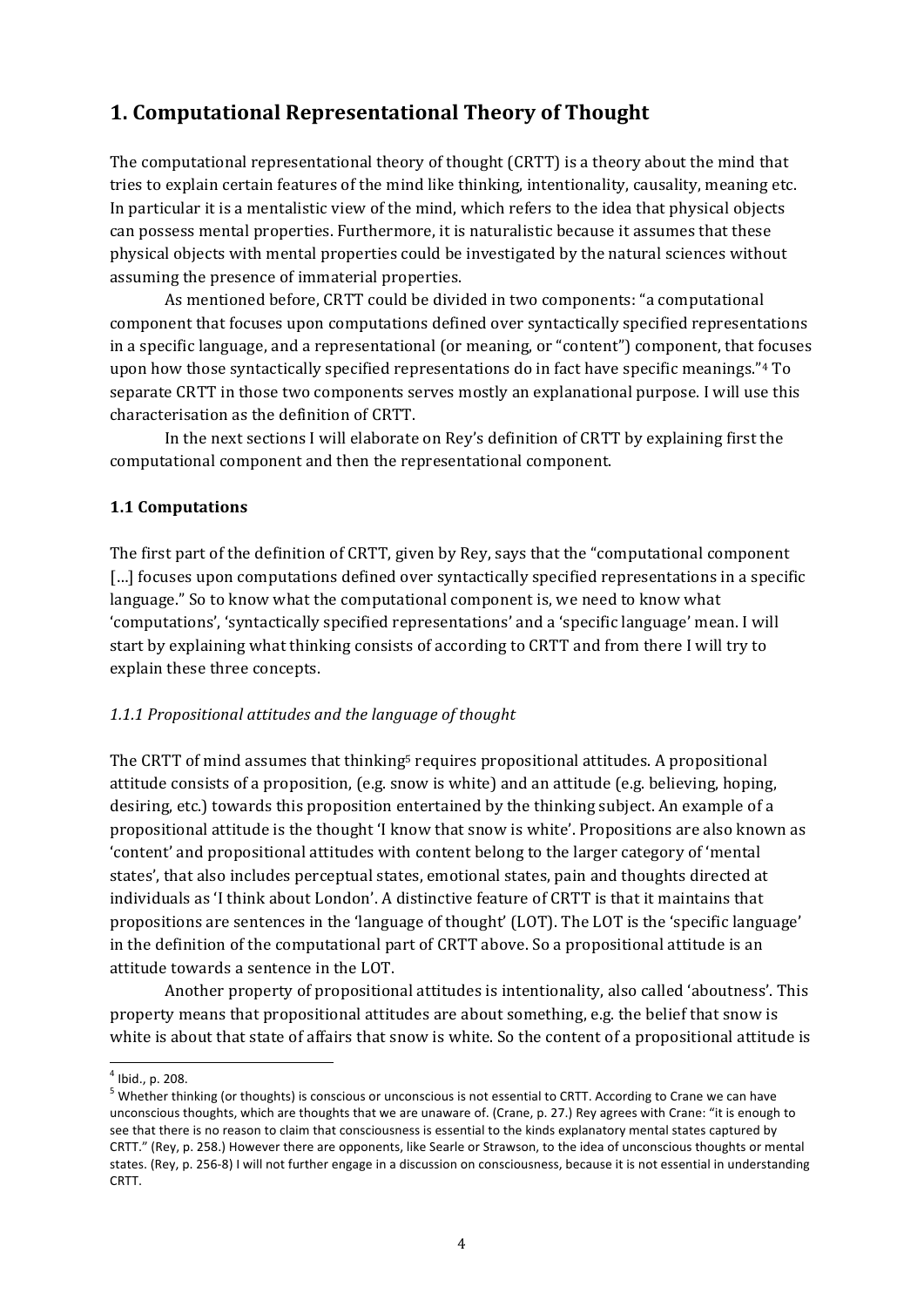directed at something. This is called *intentionality*. A problem with the notion of intentionality is that it is hard to specify what the real connection between an object and the thought about the object is. Another issue with intentionality is that it seems hard to explain how thoughts can be about non-existing objects like unicorns. The question here is: to what is the intentional state directed if the object does not exist? The problem is that intentionality is indifferent to reality. Hereinafter, I will discuss these issues in more depth.

Another problem with propositional attitudes is their proper interpretation the belief that the sky is blue can be read expressing the belief that there is a thing (res), namely 'sky', which has the property of being blue. This is a 'de re' interpretation. However, it could also be interpreted as expressing that I believe that the proposition 'the sky is blue' is true. This is the 'de dicto' interpretation of propositional attitudes. So one problem with respect to propositional attitudes is which of these interpretations, the de re or the dicto has priority in the order of explanation.<sup>6</sup> However, this issue falls beyond the scope of this thesis so I will not pursue it here.

The LOT is originally an idea from Fodor. He argues that the LOT is innate, which means that everyone is born with it, and that is the internal language in which we think. All the concepts are already in the head, but they need to be activated, or triggered, by the right perceptual process. So the concepts in the LOT are not learned by experience, but are triggered by it. This provided the hypothesis with a strong explanational power

However, the idea of the innateness of the language of thought is controversial. Putnam's argument against it is that "evolution would have had to be able to anticipate all the contingencies of future physical and cultural environments. Obviously it didn't and couldn't do this."<sup>7</sup> I only wanted to point out that the LOT is a controversial notion, so I will also not pursue this issue here.

The sentences of LOT, also known as 'mentalese', are "entokened in the brain, and are subject to certain causal processes."8 'Entokened in the brain' means that they are actual physical entities in the brain that constitute these sentences. Thereby, these sentences are not literally sentences as in a book, but they are "highly abstract objects"<sup>9</sup>, or in other words, a sequencing of tokens in the brain. I will keep using the word 'sentence' to refer to the sequencing of tokens. So if I believe that 'snow is white', then, according to CRTT, there are actual physical entities, for example neuron firings or another physical process, that composes the sentence 'snow is white'.

The mental sentence 'snow is white' is a representation, also called a 'symbol', and it consists of a syntactic and a semantic component. The syntax of the representation 'snow is white' is the form of the representation and the semantics, or meaning, of the representation is that it, in this example, refers to the physical object snow and the property of 'being white'. So the phrase 'syntactically specified representations' only refers to the syntactic properties of the representations, and ignores the semantics of the representations.

#### *1.1.2#Computations*

Above I have explained that '*syntactically specified representations* over a *specific language'* is about the syntactic properties of the symbols in the LOT. These syntactic properties are somehow computed. I will now explain how that works.

 $6$  Quine, W. V. 'Quantifiers and Propositional Attitudes' and McKay, Thomas and Nelson, Michael, "Propositional Attitude Reports", The Stanford Encyclopedia of Philosophy.<br><sup>7</sup> Putnam, H. Representation and Reality, p. 15.

<sup>&</sup>lt;sup>8</sup> Rey, G. *Contemporary Philosophy of Mind, p.* 210.<br><sup>9</sup> Ibid., p. 211.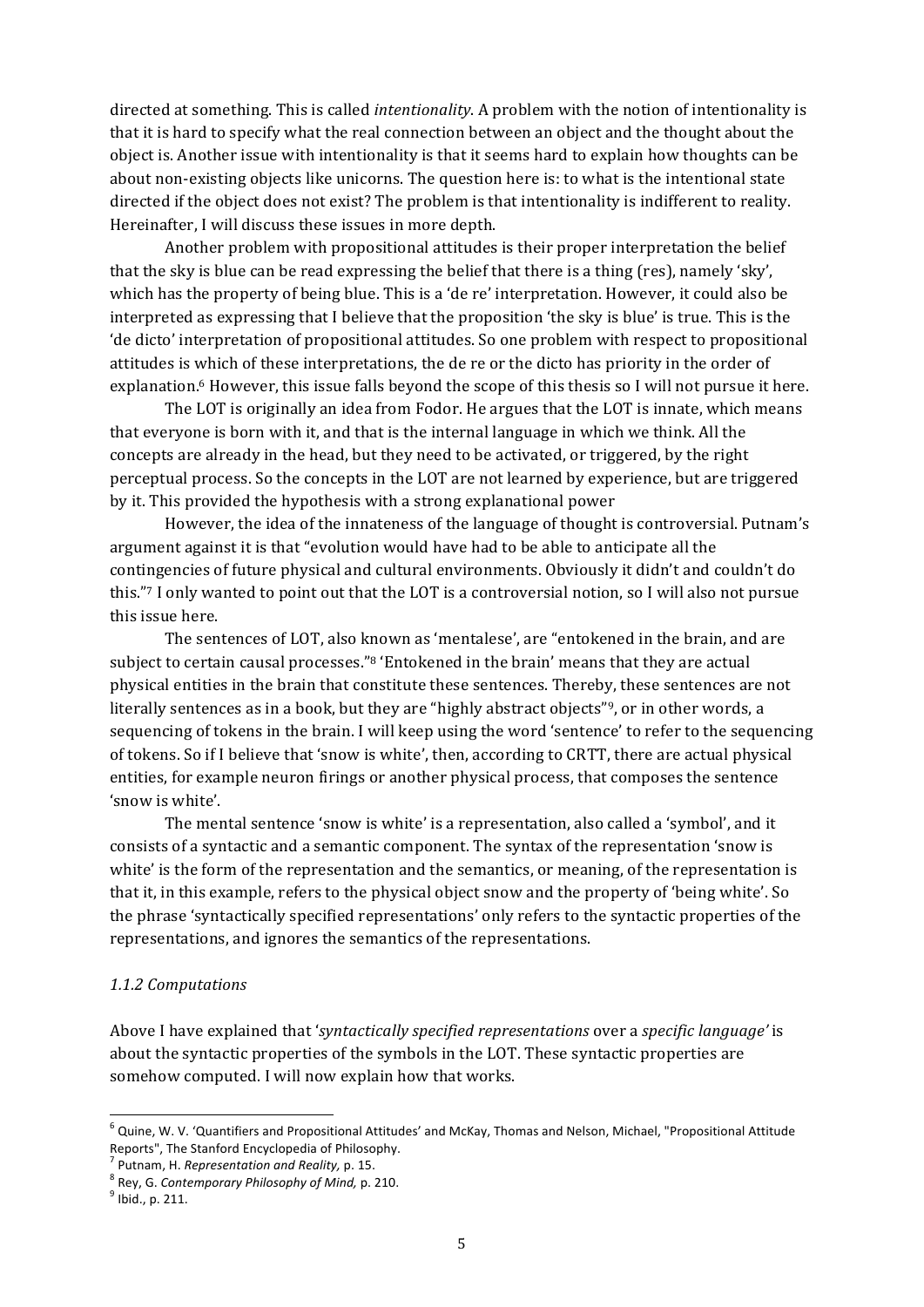The syntax in the mind is processed in such a way that a meaningful input leads to a meaningful output. This process can be seen as a computational process. In a computational process a function is computed, which is the same as evaluating a function "by application of a rote procedure."<sup>10</sup> Take for example the deduction:

 $P \rightarrow Q$ P Thus, Q

This deduction is only based on syntax, there are no semantic notions needed. Whatever P and O might mean, if we have an input 'P  $\rightarrow$  Q' and 'P', then we can automatically conclude 'Q' (the output). This process follows the rules of logic and is a computational process, because it follows a 'rote procedure'. Important is that the truth of the semantics of the symbols are preserved in the process while only syntax is used. If the premises are true, then the conclusion is true as well.

According to CRTT, our mind works according the same principle. We have an input that causes representations, which consists of syntax and semantics. Based on the syntax of the representations, our mind computes according to internal rules and it generates an output in the form of representations, which also consists of syntax and semantics. The internal rules are formed by the structure of our brain and the representations are sentences in the LOT. The process of computing can be seen as neuron firing or other neurological activity and is also called thinking.

#### 1.1.2 The computational component

To repeat: *syntactically specified representations* in a *specific language* are the syntactic properties of the sentences in the LOT. According to the definition of the computational part, 'computations are defined over' these syntactic properties. So the syntactic properties of the LOT are computed and this process is called 'thinking'. An example of thinking is the thought: 'I believe that p if q'. And if q is the case, then it follows logically that I believe p. The relation between a proposition, a sentence in LOT, and the attitude is called a 'computational relation'.

There is one more thing to consider about the LOT. The LOT is the language in which we think, it is the content of our thoughts, but it should be distinguished from the meta-language that consists of the 'rules' according to which the LOT is computed.<sup>11</sup>

To summarise this part about computations: the computational component of the CRTT refers to the idea that we think in a language, the LOT, and that thoughts are computed by a set of syntactic 'rules', or a meta-language, by virtue of the syntax of the LOT. These thoughts are, according to CRTT, in the form of propositional attitudes.

#### **1.2\$Representations**

The first part of the definition of CRTT was about the mechanism of thinking. In this section I will consider the second part of the definition of CRTT: " [...] a representational (or meaning, or "content") component, that focuses upon how those syntactically specified representations do in fact have specific meanings."<sup>12</sup> So the question arises: how can syntactically specified representations have specific meanings?

<sup>&</sup>lt;sup>10</sup> Stanford CTM paragraaf1.1<br><sup>11</sup> Ibid., p. 211.<br><sup>12</sup> Ibid., p. 208.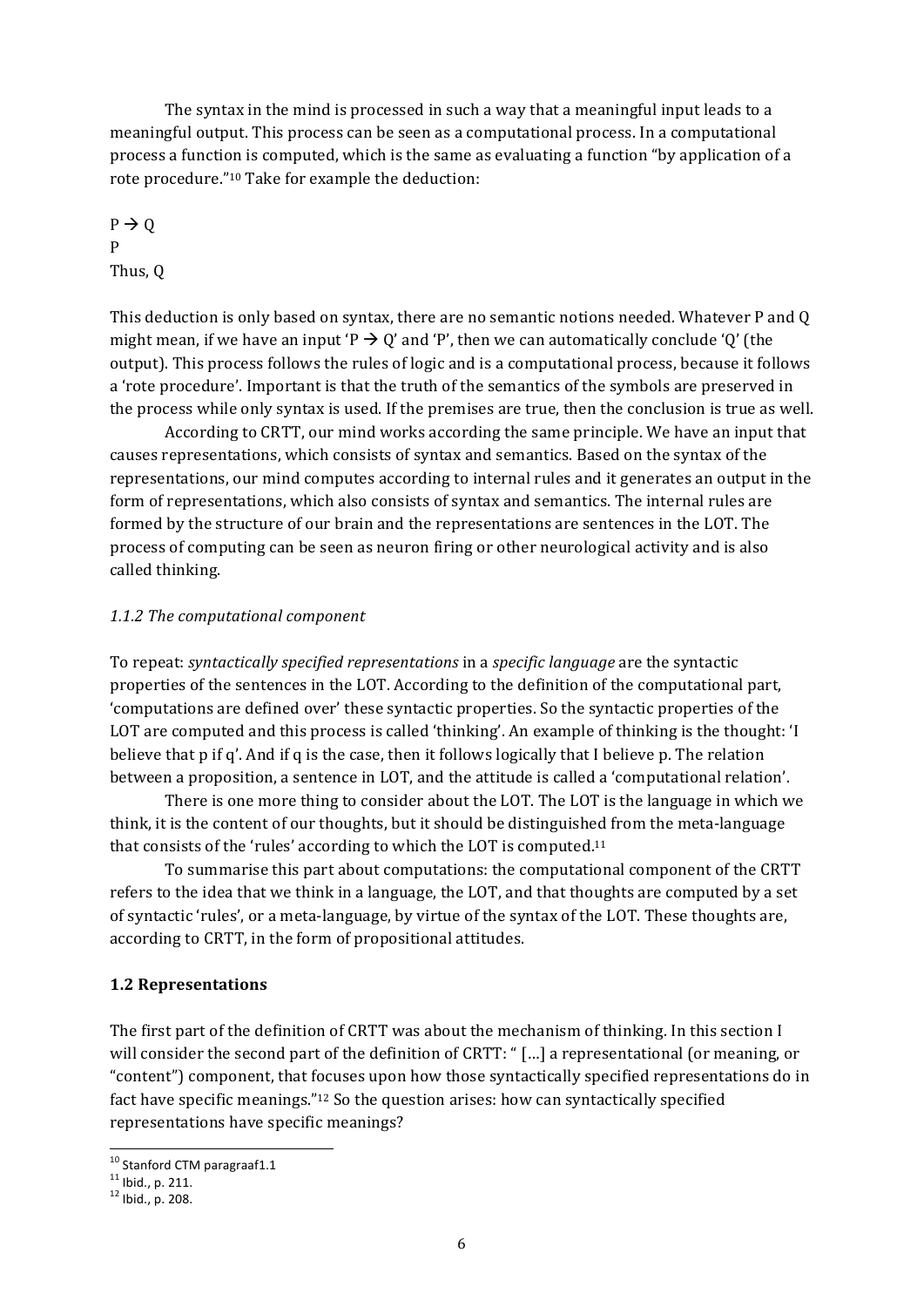#### 1.2.1 The external approach

An account of meaning in the context of CRTT should be realistic, because CRTT treats propositional attitudes as real, physical, entities. Therefore, a notion of meaning should be something 'real' and not just an idealisation or abstraction. Rey considers an internalistic and an externalistic approach to construct a theory of meaning. The internalistic approach assumes that the meaning of a term is determined in the mind by using other internal concepts, however this idea does not suffice according to Rey. He argues that Putnam's Twin-Earth thought experiment<sup>13</sup> shows us that at least some environmental aspects of the agent are used in determining the meaning of a term.<sup>14</sup> I want to look into the problems of the external approach.

If Rey is right in using Putnam's argument to show that at least some of the environment, or objects outside us, determine meaning, then how do we obtain knowledge about the objects and how can our thoughts have meaning? It seems that there needs to be a connection between the objects and our thoughts in order to establish some notion of meaning, which tells us how a thought can mean a specific object. So knowing how the connection between the object and its representation works is a necessary condition to provide an account of meaning.<sup>15</sup>

A theory that explains meanings as entities caused by objects is called a 'causal theory of perception' (CTP). So, to make the connection with the former section about computations; the objects that we perceive in any way through our senses cause mental representations, which are sentences or words in the LOT. The meaning of a mental representation is caused by the object it represents. A CTP should explain how this process works.

#### 1.2.2 The Causal Theory of Perception

Basically the CTP says that mental representations are caused by the objects they represent. I will discuss some theories based on the work of Fodor. Note that 'represents' or a 'mental representation' are the same notions as 'meaning' or 'content'. The first causal theory I will discuss is what Fodor calls: the 'crude causal theory' (CCT).<sup>16</sup> The CCT could be written as: "X" represents X iff X causes "X", and is actually the same as the basic notion of a CTP I stated above. However, as Crane points out, this theory is too naive, because a mental representation "X" is not necessarily caused by X.17 E.g. you can think of the sun without seeing it, or you can see the sun and think of vacation. So X does not necessarily cause "X" and "X" is not necessarily caused by X. What is wrong with the crude causal theory is that if meaning is based on the notion of 'causes', then there would be too much meaning in the world. For example, 'vacation' would mean the sun or anything else that causes 'vacation' thoughts.

What is missing in the CCT is a lawlike connection between the representation and the object. Crane distinguishes between two uses of 'represents' (or 'means').<sup>18</sup> First, 'a red light

 $13$  Imagine a twin-earth that is identical to our planet earth except for the fact that water has another molecular composition; it is not H2O but XYZ. If you and your identical-self on twin-earth think of water (both without knowing anything about molecular compositions), then the content of your thoughts is the same. However, on earth this thought means H2O and on twin-earth this thought means XYZ. So the environment determines the meaning of 'water'. - Putnam, H. *Representation and Reality*, pp. 30-3. 14 Atitions and attendiest putnam argues against the ideas that there are semantic thetaxistanalided attention and Rey's use of Putnam's thought experiment: Putnam argues against

representations in the brain and that all our concepts are decomposable in such semantic representations. (Putnam, H. *Representation and Reality*, p. 5.) Rey uses Putnam's thought experiment only to show that there are at least some environmental aspects that are important to the agent in determining the meaning of a term.<br><sup>15</sup> Rey, G. Contemporary Philosophy of Mind. p. 241.<br><sup>16</sup> Fodor, J. A. Psychosemantics, ch. 4.<br><sup>17</sup> Crane, T. The Mechanical Mind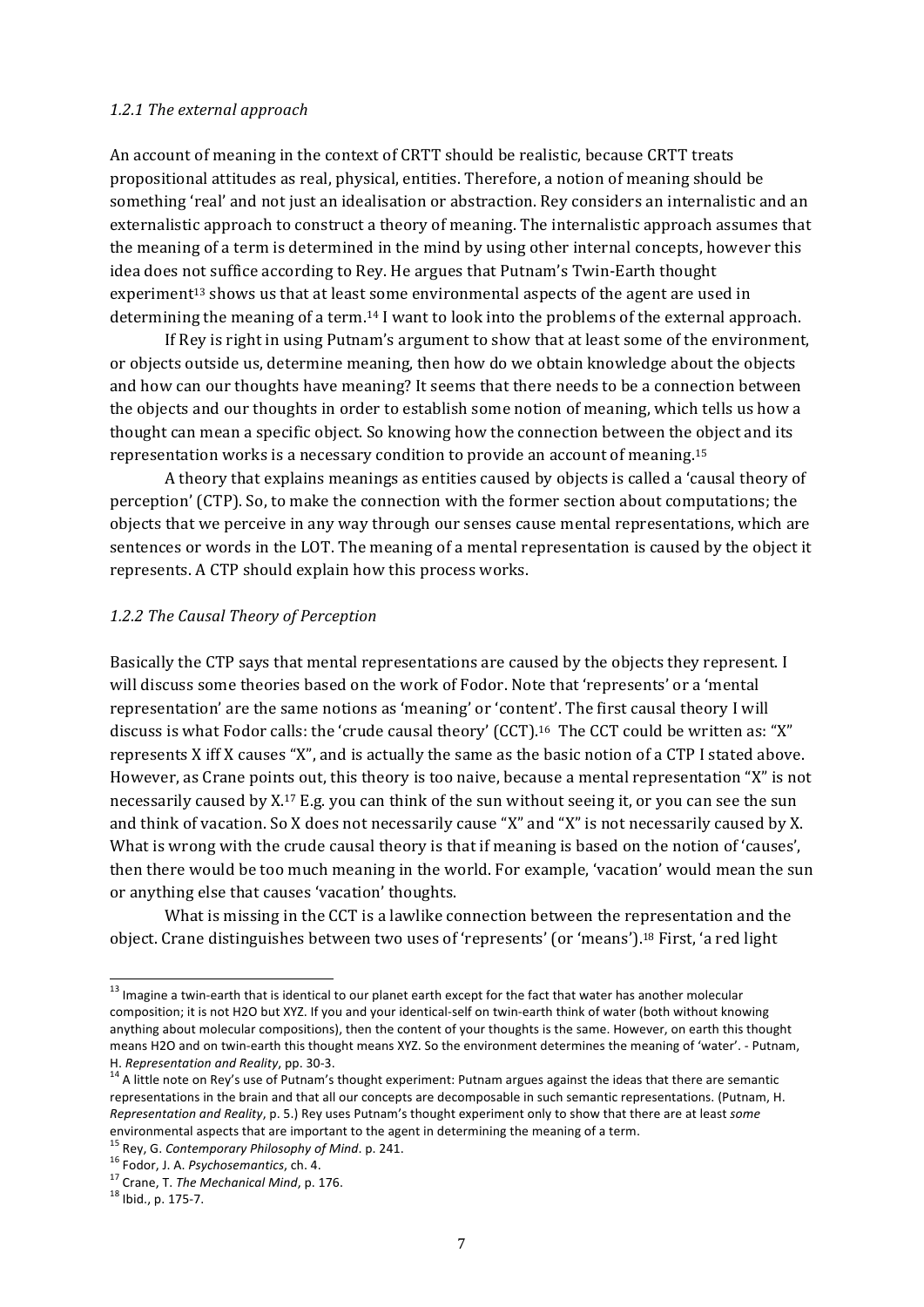means stop' is based on a convention, because 'red' does not necessarily mean stop. Second, these spots mean measles' is based on the natural properties of the spots and measles and not on convention. Spots and measles have a lawlike connection or to put it differently: spots are a natural sign of measles. The CTP becomes: "X" represents X iff "X" reliably indicates X.<sup>19</sup> Here 'reliably indicates' is just another phrase for 'natural sign', and means that there is a lawlike connection between "X" and X.

## 1.2.3 The representational component

At the beginning of the part about the representational component of CRTT I asked the following question: how can syntactically specified representations have specific meanings? In the light of what I have said, the answer is that the meaning of a representation is based on the connection that the representation bears with the object it represents. The 'connection' between object and representation is not just causal, but seems more like a lawlike connection. The answer I just gave is an external approach to a theory of meaning, so there may be other (internal) approaches to a theory of meaning within the CRTT. I used, following Rey, the twin earth thought experiment of Putnam to show that a completely internal approach is wrong. I neither defended the internal approach nor tried to argue against Putnam's argument, because I do not have the space for it in this thesis and more importantly, I focused on the external approach because I would like to discuss some problems with it in §2.

## **1.3\$Final\$remarks**

To summarize, together the computational and the representational component form the CRTT. The importance of the representational component is that it provides an explanation of how meaning gets into the mind.

So far I have ignored most problems with the CRTT because I only wanted to sketch what the theory tries to explain and how it tries to do so. Possible ways to attack CRTT on the computational component are to argue that its naturalistic, realistic or mentalistic assumptions are wrong or to argue that the idea of a LOT is wrong because there is no structure in the brain that consists of semantic representations.<sup>20</sup> In the next section I will look at problems that occur in the representational component of CRTT.

 $19$  lbid., p. 177.<br><sup>20</sup> Putnam, H. Representation and Reality, p. 5.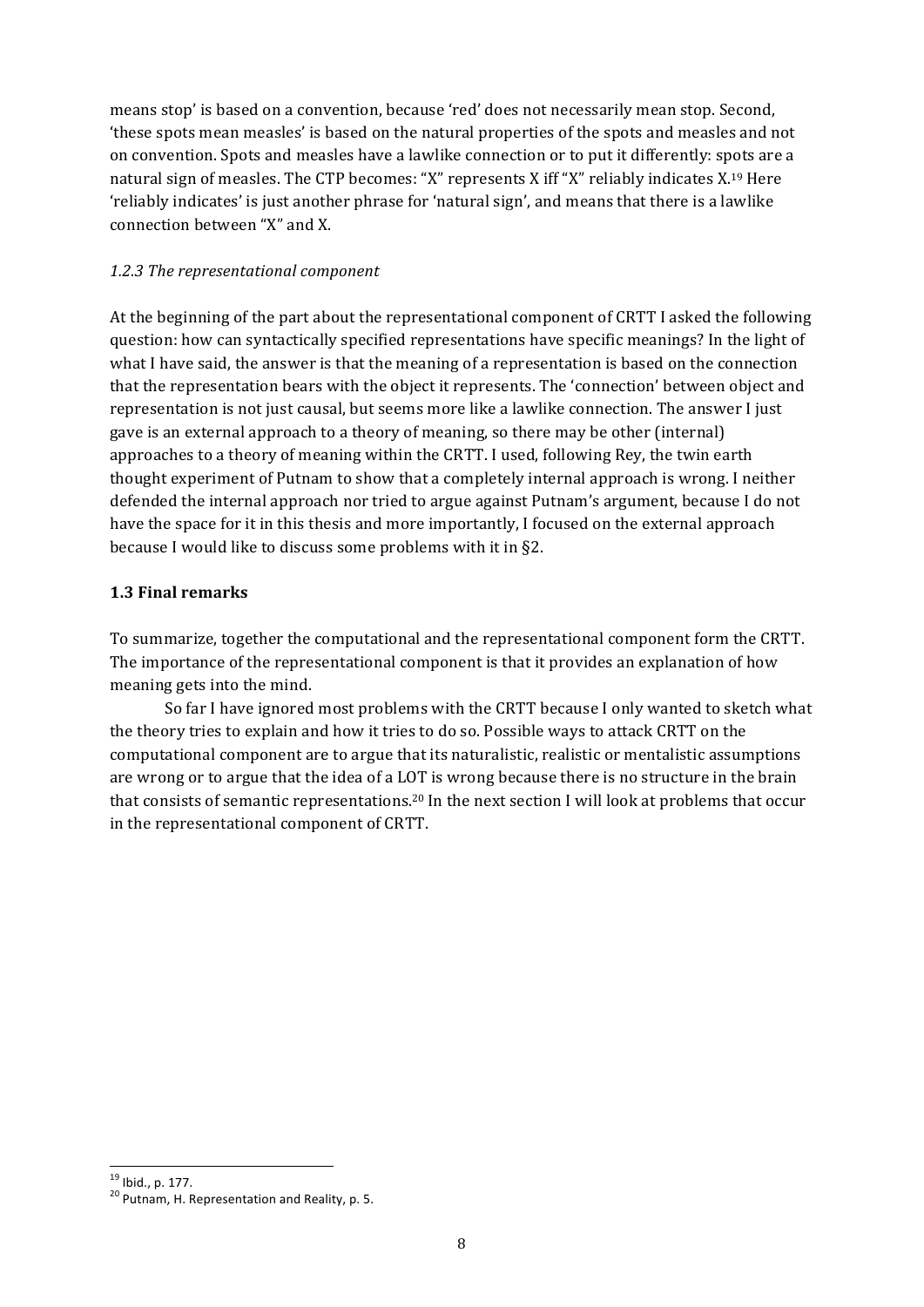## 2. Problems in the Causal Theory of Perception

The causal theory of perception is the part of the CRTT that explains how our thoughts acquire meaning. The definition "X" represents X iff "X" reliably indicates X (see  $\S 1.2.2$ ), is not sufficient enough to explain meaning.<sup>21</sup> This definition of CTP generates a problem. In the following I will describe that problem and a possible solution to it, and show, by giving examples, why this solution does not solve all the problems.

## 2.1 The disjunction problem

Remember Crane's definition of the CTP: "X" represents X iff "X" reliably indicates X. There are two ways to understand the part *reliably indicates*. First, 'reliably indicates' could be seen as a necessary condition for representing.<sup>22</sup> In this case "X" cannot represent X in the absence of X. This will have the consequence that we cannot mistake a goat for a sheep, because we cannot think "sheep" in the absence of a sheep. Crane calls this the misrepresentation problem.

Second, 'reliably indicates' could be seen as a *sufficient condition* for representing.<sup>23</sup> In this case "X" can represent X or Y or Z. If an object X, Y or Z causes the representation "X" then each of them reliably indicates "X". For example, a "sheep" representation can reliably be caused by a sheep but also by a goat-in-certain-circumstances. The goat-in-certain-circumstances is a reliable indication so "sheep" means sheep or goat-in-certain-circumstances. Fodor's example, where thoughts about Melbourne cause "platypus", is in effect the same. The difference is that there are no actual objects involved in Fodor's example. So if representations cause other representations, then the first representations reliably indicate the second representations. The problem then is that, for example, "sheep" could mean sheep, goat-in-certain-circumstances or anything that causes "sheep". If "sheep" means anything, then the theory that is supposed to explain what "sheep" means does not work, because if everything can mean anything, then the concept of meaning dissolves. This is the disjunction problem.

Both the misrepresentation problem as well as the disjunction problem rule out error. The misrepresentation problem makes mistakes impossible, because error could not occur. The disjunction problem makes mistakes impossible, because cases of error are not cases of error according to the theory. So in both cases error could not occur according to the theory while it certainly occurs.

The Asymmetric Dependency Theory (ADT) seems to be a promising solution for this problem. In the following I will use 'the disjunction problem', 'misrepresentation problem'. 'problem of error' and 'misrepresentations' as all referring to the problem I just described. Although these terms may not all exactly mean the same, these differences are not important to my point so I will use them interchangeably.

 $21$  See:

<sup>-</sup> Crane, T. The Mechanical Mind, p. 178.

<sup>-</sup> Adams, F. "Fodor's Asymmetrical Causal Dependency Theory of Meaning", URL =< http://host.uniroma3.it/progetti/kant/field/asd.htm>. Section I.

<sup>-</sup> Fodor, J. A. 'Information and Representation', pp. 100-1.

<sup>-</sup> Fodor, J. A. Psychosemantics, pp. 101-2.

<sup>&</sup>lt;sup>22</sup> Crane, T. The Mechanical Mind, p. 181.

 $23$  Ibid.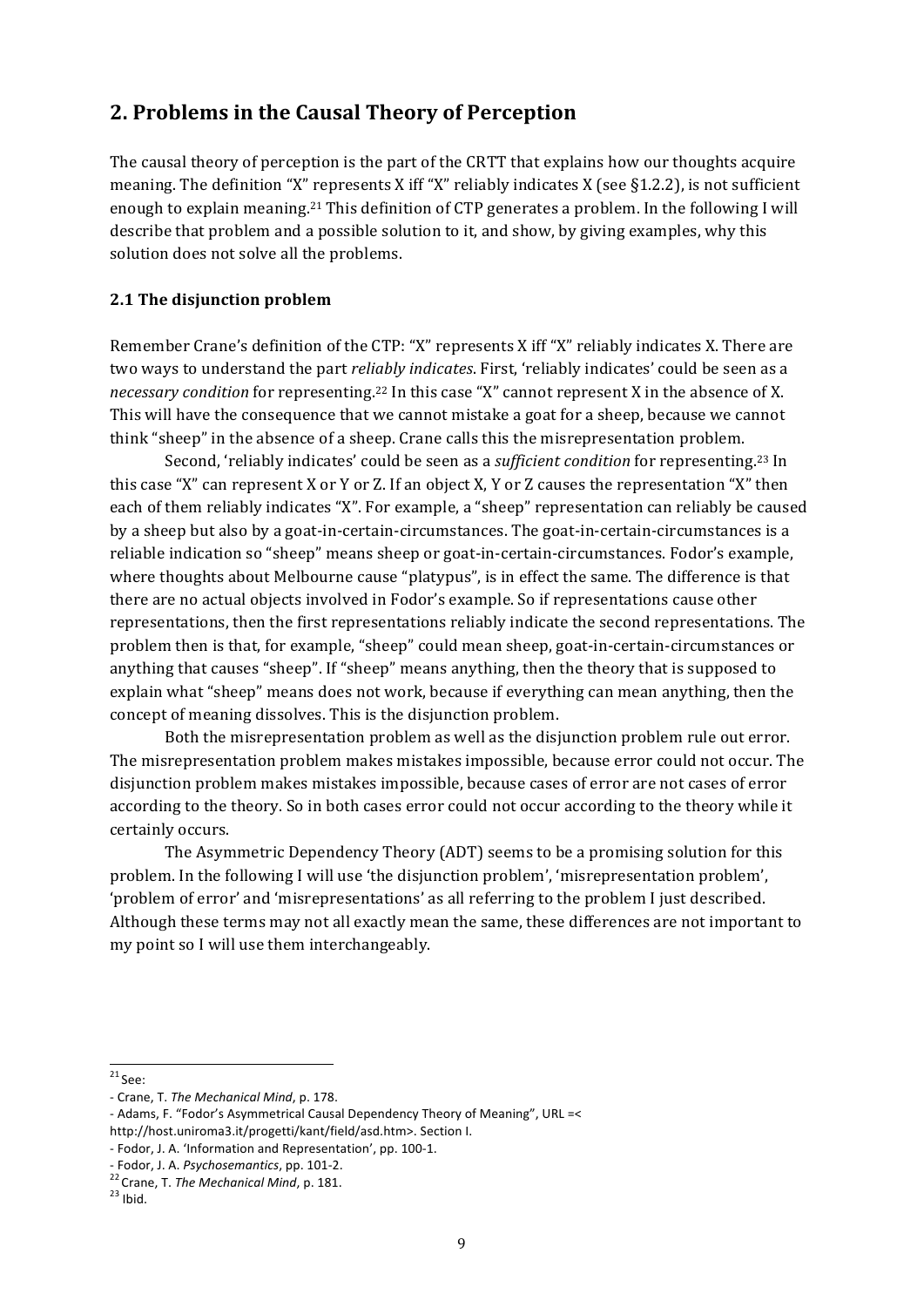## 2.2 The Asymmetric Dependency Theory

The Asymmetrical Dependency Theory (ADT) is a solution, invented by Fodor, which should explain how we could establish a proper connection between a symbol and a representation without causing the disjunction problem. Adams<sup>24</sup> has reconstructed Fodor's version of ADT based on different articles by Fodor.<sup>25</sup>

- 1. 'Xs cause "X"s' is a law.
- 2. For all Ys not = Xs, if Ys qua Ys actually cause "X"s, then Y's causing "X"s is asymmetrically dependent on X's causing "X"s,
- 3. There are some non-X-caused "X"s,
- 4. The dependence in (2) is *synchronic* (not diachronic).<sup>26</sup>

Condition one is about natural signs. It says that "X" is a natural sign of X. The second condition is crucial, because it allows for non-Xs to be able to cause "X". This 'wrong' causation, in the sense that it does not fulfil condition (1), depends on a right causation, which does fulfil condition (1). I will use an example of Fodor to explain this. The representation "platypus" can be caused by an actual platypus (case a), but also by, for example, thinking about Melbourne (case b). Case a fulfils condition (1), but for case b we need condition (2), which says that it is only possible that thinking about Melbourne causes "platypus" if platypus causes "platypus". Furthermore, this last step does not work the other way around; case b is not dependent on case a. Therefore it is called the 'asymmetric dependency theory'.<sup>27</sup>

Condition (3) is just meant to indicate that here are non-X-caused "X"s. Condition (4) means that if the law in condition (1) is broken, then all the cases that were depending on them are broken too. Furthermore, condition (4) is meant to prevent weird cases from happening, because if the dependence in (2) where diachronic, then this situation could occur: "Suppose that one comes to apply "X" to dogs, but only by means of observations of foxes. This would be a weird case of "learning", but if things were to go this way, one would not want "X" to mean fox."28

So the causal theory of perception can now be defined as the ADT. It explains how normal cases of representing work and thereby it explains what misrepresentations are.

## 2.3 Problems with the Asymmetric Dependency Theory

ADT is a promising solution, however there are some problems that it cannot account for (yet). I will discuss three problems and then, in  $\S$ 4, elaborate on a more fundamental problem. The first two problems are that ADT has no conclusive explanation on (1) how names can indicate a person and (2) how there can be representations about non-existing objects. The third problem concerns lookalikes.

<sup>&</sup>lt;sup>24</sup> Adams, F. "Fodor's Asymmetrical Causal Dependency Theory of Meaning", URL =< http://host.uniroma3.it/progetti/kant/field/asd.htm>.

<sup>&</sup>lt;sup>25</sup> According to Adams this could be found in Fodor 1987, 1990c and 1994.

<sup>&</sup>lt;sup>26</sup> Ibid., Section II.

<sup>&</sup>lt;sup>27</sup> Fodor, J. A. 'Information and Representation', p. 99.

<sup>&</sup>lt;sup>28</sup> Adams, Fred and Aizawa, Ken, "Causal Theories of Mental Content", Section 3.4.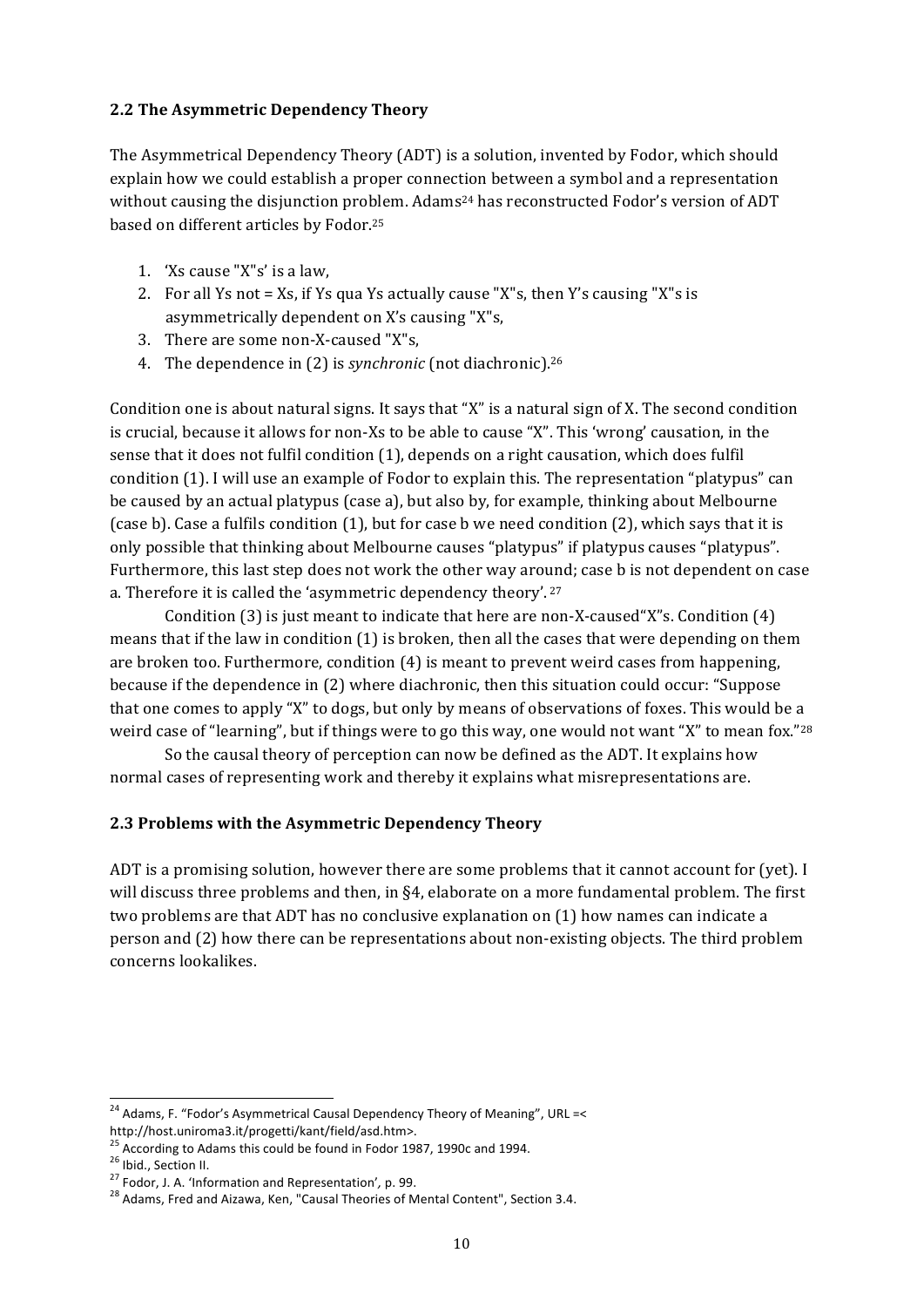#### 2.3.1 Names

According to the first condition of ADT there must be a lawlike connection between a representation and an object. But in the case of names there are no laws that apply uniquely to, for example, Aristotle in virtue of being Aristotle.<sup>29</sup> The problem then is: how can a name mean an individual? How can "Aristotle" mean Aristotle?<sup>30</sup> Fodor tries to solve this problem by arguing that the property of being Aristotle is lawfully connected with "Aristotle".

"[W]hat makes 'Aristotle' mean Aristotle in my mouth is a nomic relation between certain of Aristotle's properties; viz., between his property of *being Aristotle* and his property of being (tenselessly) disposed to cause 'Aristotle' tokens in me."31

Fodor says that there is a nomic relation between two properties of Aristotle: (a) the property of being Aristotle and (b) the property of being disposed to cause 'Aristotle' tokens. But, as Adams points out, what if there are more individuals with the same 'Aristotle properties' (like clones)? Then they would all cause the same "Aristotle" token and consequently there would be no difference in referring to one rather than another Aristotle. However, this argument is, I think, not problematic for Fodor. It might be an undesirable consequence, but if Aristotle were to be cloned two times, then how could "Aristotle" mean the first cloned Aristotle rather then the second clone? It seems very intuitive to me that "Aristotle" means both of them. However, what if the clones develop differently over time? They could become different persons. Would "Aristotle" still mean both clones? Or has their property of being Aristotle changed? That leads to the question whether the property of being someone could change or not. I will not go into that question, since there is another more important point; I think that if two people are identical, then they necessarily have an identical property of 'being who they are'. If two people are nonidentical then they necessarily do not have an identical property of 'being who they are'. And if there were two identical persons, then it would be, as I argued above, not strange, although not utterly unproblematic either, to refer to the same person with one name.

Another issue raised by Adams is that the name "Aristotle" seems to refer only to the property of being Aristotle, instead of the man or individual Aristotle. I think that Adams would be right to raise this issue if it were possible to consider the property of being Aristotle apart from the individual Aristotle. However, I think that having the property of being Aristotle is only possible if you are the individual Aristotle. So "Aristotle" refers to the individual Aristotle by means of the property of being Aristotle. Without that property, Aristotle would not be Aristotle anymore.

A more serious doubt that Adams raises is about the existence of properties like 'property of being X'. I think that this is a reasonable doubt, because how could we know whether such a property exists? It has explanational strength but that does not prove its existence. Maybe the property could be understood as a theoretical property. However that would not tell us anything about how a name could mean an individual and how that connection is established in reality. So Fodor's solution to the problem of names is merely based on an assumption.

To conclude: Fodor does not provide a conclusive answer to the question of how a name can mean an individual. He assumes a special property, the 'property of being X', which should solve the problem, but we do not know if such a property really exists. And if it does, then it has

<sup>&</sup>lt;sup>29</sup> Adams, F. "Fodor's Asymmetrical Causal Dependency Theory of Meaning", Section 4.

<sup>&</sup>lt;sup>30</sup> Fodor, J. A. The Elm and the Expert, p. 110.

<sup>&</sup>lt;sup>31</sup> Fodor. J. A. The Elm and the Expert, pp. 118-9.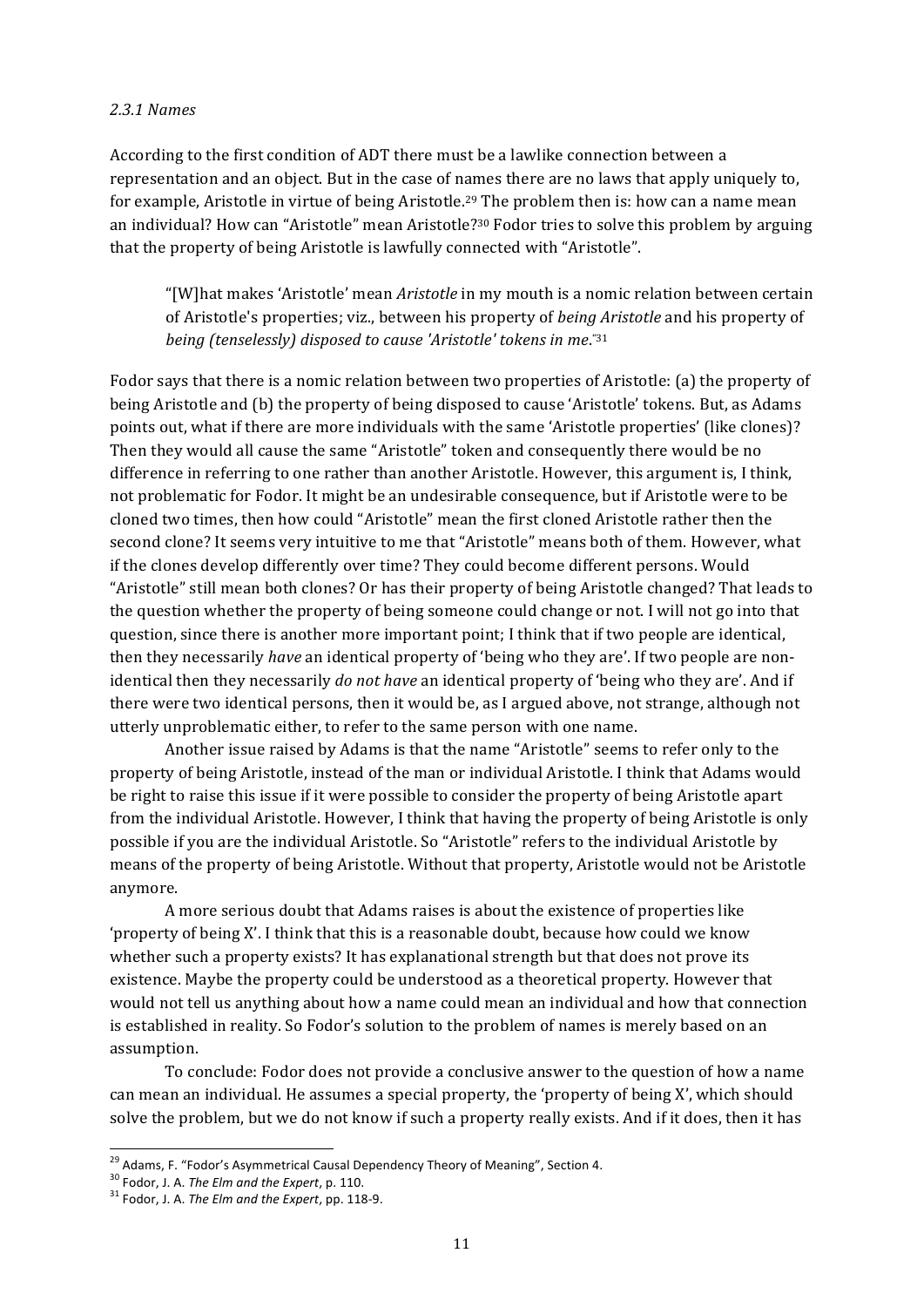still some difficulties to overcome. However, Fodor can always say that his theory just does not (yet) explain how names can have meaning. The scope of his theory reduces, but it does not mean that his theory is completely refuted.

#### *2.3.2#Non=existing#objects*

According to ADT every representation needs to be instantiated. However, how could that be for non-existing objects? We can think about unicorns, Santa Claus, Zeus, etc. while they are all nonexisting objects, which cannot have instantiated the causal relation that the ADT requires in its first clause. A reply of Fodor to this problem is saying that unicorns etc. are non-primitive.<sup>32</sup> A non-primitive would be a description that can cause a primitive representation. Fodor is not quite clear on how this works, but I think that the non-primitive description consists of primitive parts, e.g. 'horn' and 'horse', that can cause the right representations to instantiate the primitive concept, e.g. "unicorn".

Baker argues that there could be a twin-earth with an identical you, only on twin-earth there are real unicorns. So it follows that you (on earth) and your doppelganger have the same syntactic symbol "unicorn" but yours is semantically non-primitive while the symbol of your doppelgangers is semantically primitive.<sup>33</sup> According to Baker this severs the connection between the syntax and semantics of the symbol, because the same symbol cannot have different semantic properties.<sup>34</sup> This implicates that Baker is an externalist, because she assumes that the meaning of a symbol also depends on its semantic properties. And if a symbol could have more than one semantic property, then there is no way of knowing whether that symbol means one or the other semantic property.

Fodor replies by saying that "the *point* of introducing concepts by definition is that it allows for syntactically primitive expressions that are semantically equivalent to descriptions." $35$ Fodor is an internalist, which means that he thinks that meaning is reducible to syntax and does not depend on semantic properties of a symbol. Therefore, he can say that a symbol can have more then one semantic property, because the meaning of a symbol depends only on the syntax of the symbol. So you and your doppelganger do have the same syntactic symbols with different semantic properties. The description (non-primitive) is equivalent to the semantic property.

Thus the difference between Baker and Fodor in understanding non-existing objects is that Baker treats them from an externalistic and Fodor from an internalistic point of view. Fodors solution to this problem depends on the truth of the internalist view, because if the meaning of a symbol only depends on its syntax, then it can have different semantic properties.

I will not pursue the internalist/externalist debate on this matter. The important point is that this problem does not just depend on the ADT and that other assumptions play a role too.

#### 2.3.3 Lookalikes

Earlier, when I discussed the external approach, I followed Rey in using Putnam's twin-earth thought experiment to show that meaning is not just in the head. I also said that this was an interpretation of Putnam that Putnam would not agree on. The twin-earth thought experiment could be used as a counter example of the ADT, which is more in the line of Putnam's intentions.

 $32$  Loewer, B. and Georges Rey, *Meaning in Mind,* p. 259.<br> $33$  'Semantically primitive' means that the concept can be reduced to a single symbol in the LOT and 'semantically nonprimitive' means that the concept is composed of different semantic primitives.<br><sup>34</sup> Baker, L. R. 'Has Content Been Naturalised?', pp. 21-2.

<sup>&</sup>lt;sup>35</sup> Loewer, B. and Georges Rey, Meaning in Mind, p. 259.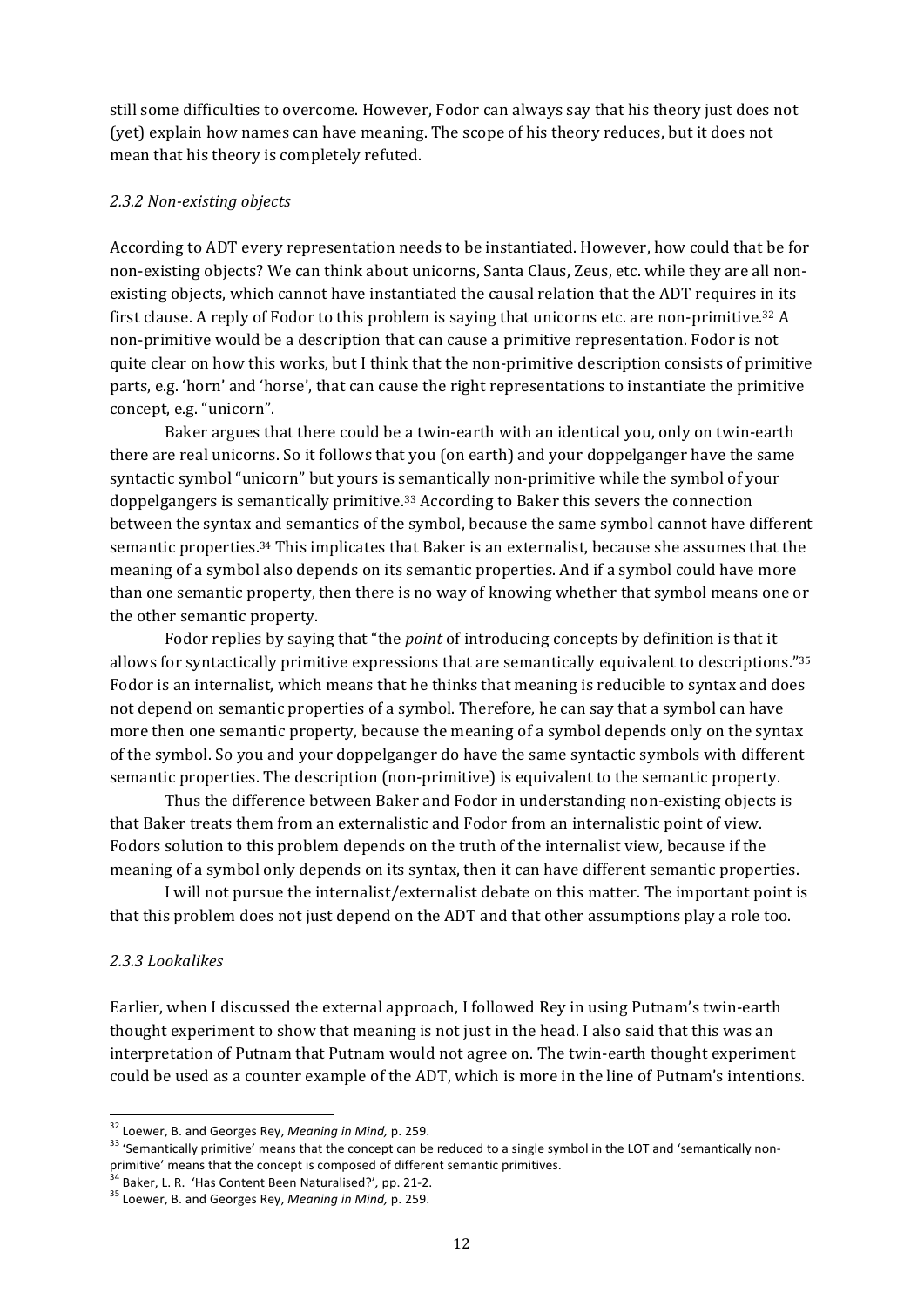The problem for the ADT is that it cannot explain the difference in meaning of "water" for Earthlings as opposed to Twin-Earthlings.<sup>36</sup> Dennett puts this problem in a more general formulation: "How does Fodor establish that, in his mental idiolect, "horse" means horse—and not horse-or-other-quadruped-resembling-a-horse (or something like that)?"37 Or in Adams words: what keeps "X" from meaning X or X-lookalike?<sup>38</sup>

Baker<sup>39</sup> gives an example of this imputation by coming up with a case of a misrepresentation without an asymmetrical dependency. Imagine a robot-cat that looks exactly like a real cat. Suppose that person S learns the mental representation "cat" by looking at robotcats. After a while S sees the real cat for the first time, which causes the mental representation "cat". The question then is: how should this cat-caused token be interpreted?

"There seem to be three possibilities for interpreting the cat-caused token. Either (i) it is a correct representation of a cat (and the robot-caused tokens are misrepresentations of cats); or (ii) it is a misrepresentation of a robot-cat (and the robot-caused tokens are correct representations of robot-cats); or (iii) it is a correct representation of the disjunctive property cat-or-robot-cat."40

According to the first interpretation the cat-caused token means 'cat'. The robot-cat tokens are asymmetrically dependent on the single cat token. However that is not right because robot-cats were first tokened and it would be impossible to be asymmetrically dependent on un-tokened instances. The second interpretation says that the cat-caused token means robot-cat. But this is also wrong, because it ignores relevant counterfactuals. Real cats cause the same tokens as robot-cats so there is no asymmetry between real cats and robot-cats caused tokens. It is only an accident that the robot-cats were encountered first. The third interpretation says that it means both cat and robot-cat, which is an occurrence of the disjunction problem that ADT tries to solve.

Baker leaves these three undesirable options for Fodor and in her paper 'On a Causal Theory of Content' she concludes this argument, by stating that the ADT does not solve the problem of misrepresentations.<sup>41</sup>

Fodor chooses option three and recalls Dretske's variation of the twin-earth thought experiment to vindicate his decision. Suppose that  $H_2O$  and XYZ are both on twin-earth and someone learns "water" only from samples of  $H_2O$ , then Fodor's and Dretske's intuitions are that "water" means  $H_2O$  or XYZ. This example is similar to a world with cats and robot-cats so option three is valid.<sup>42</sup> But Fodor also says that it is still correct to say that, on Putnam's version of twinearth with only XYZ, "water" is true of XYZ and not of  $H_2O^{43}$ 

How does defend Fodor these intuitions? First, let me explain the difference between narrow and broad content. "A narrow content of a particular belief is a content of that belief that is completely determined by the individual's intrinsic properties. An intrinsic property of an individual is a property that does not depend at all on the individual's environment."<sup>44</sup> Broad content is content that is determined by the environment, for example in the twin-earth thought experiment where the meaning of "water" depends on the presence of XYZ or  $H_2O$ . Furthermore, the narrow content determines, based on the environment, the broad content. So I can have

<sup>&</sup>lt;sup>36</sup> Adams, F. "Fodor's Asymmetrical Causal Dependency Theory of Meaning", Section 4.

<sup>&</sup>lt;sup>37</sup> Dennett, D. C. The Intentional Stance, p. 309.

<sup>&</sup>lt;sup>38</sup> Adams, F. "Fodor's Asymmetrical Causal Dependency Theory of Meaning", Section 4.

<sup>&</sup>lt;sup>39</sup> Baker, L. R. 'On a Causal Theory of Content', p. 167.

 $40$  Ibid., p. 168.

 $41$  Ibid., p. 169.

<sup>&</sup>lt;sup>42</sup> Fodor, J. A. A Theory of Content and other Essays, p. 104.

 $43$  Ibid.

<sup>44</sup> Brown. Curtis. "Narrow Mental Content", The Stanford Encyclopedia of Philosophy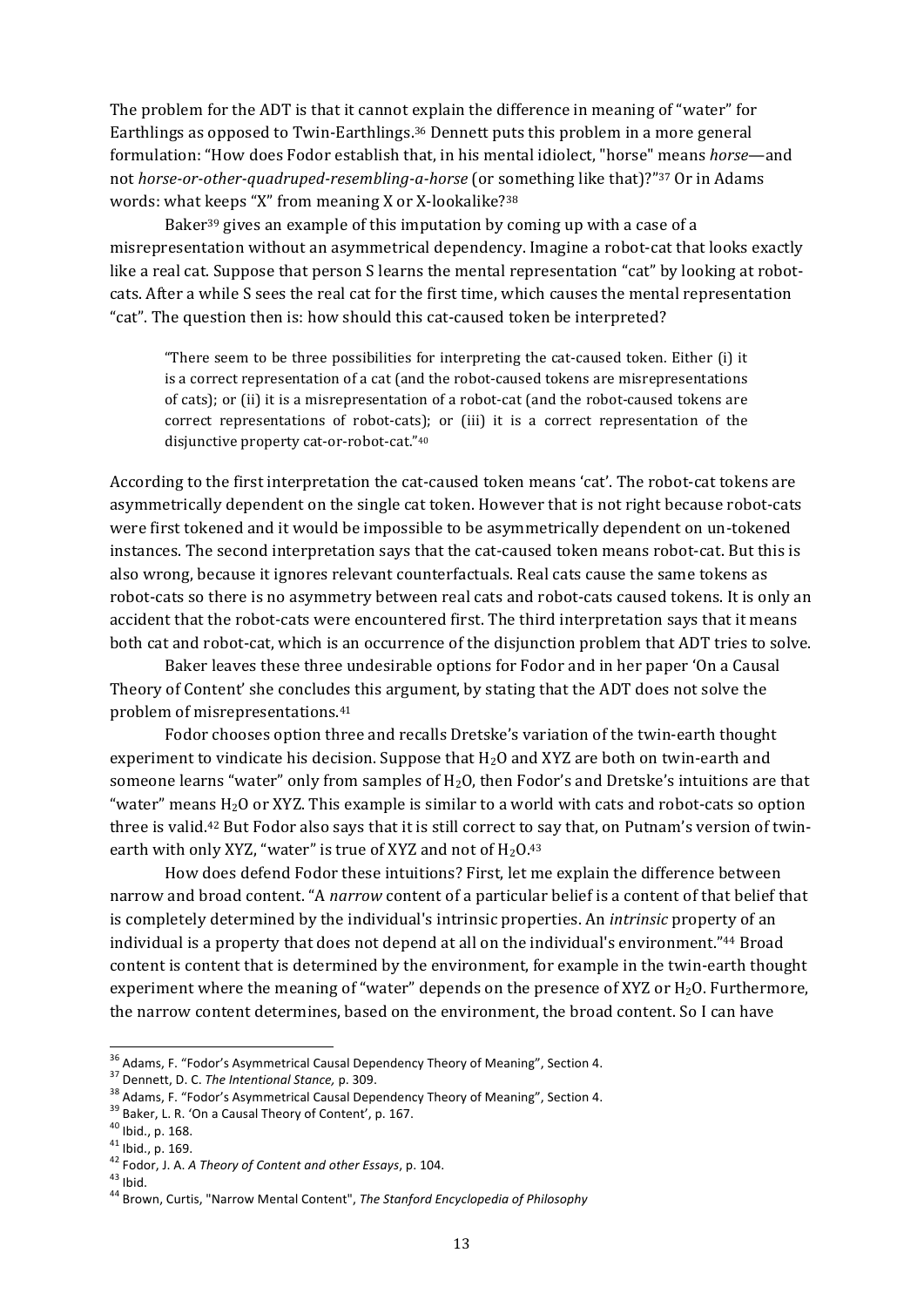narrow content about "water" that, when I am in an environment where water is, determines the broad content, or the meaning, of "water":  $H_2O$ . Important in this process is the environment where the agent first acquired his beliefs and mental states. Twin-me still thinks of XYZ if he would see water on earth, because he first acquired the beliefs about water on twin-earth where "water" means XYZ.

By using this distinction between narrow and broad content Fodor can say that "cat" has a narrow content that based on the environment, in this case the presence of cats or robot-cats, determines the broad content which could mean cats or robot-cats. This works because S has acquired both beliefs in the environment of cats and robot-cats.

Apart from the question whether the distinction between, and the use of, narrow and broad content is valid, the problem with this solution is, I think, that it doesn't say anything about error. If S learns what "cat" means by looking at robot-cats and later discovers that some robot-cats are real cats, then there must be a way that she can say that she was mistaken. What Fodor does is saying that she was not mistaken, and he shows us how "robot-cats" can mean both robot-cats and cats. So the same happens as with the disjunction problem: error disappears.

#### **2.4 Final remarks**

I have discussed three problems for the ADT that Fodor tries to solve. I have argued that in the case with names, Fodor does not give a conclusive answer and the answer that he provides depends basically on the existence of a property that he assumes. If that property exists then his argument gains strength, however there remain some problems. In the 'non-existing objects case' Fodor's defence was based on the existence of non-primitive semantic properties. However that included the assumption that meaning is only based on syntax, which is an internalistic point of view. So whether Fodor is right depends on his internalistic standpoint. I did leave the discussion there, but I think it shows that ADT is not sufficient on its own and needs other assumptions or theories in order to work properly. At last I considered lookalikes, which could cause a misrepresentation without asymmetric dependency. Fodor solved this problem with the distinction between narrow and broad content, however his solution did not recognise error and added to that, the theory about narrow and broad content is also an extra assumption to make the ADT work properly.

All tree cases do not refute the ADT, however they show that the theory needs a lot of extra controversial assumptions to account for problematic cases. I did not show that the ADT is false, but I did not show that it is unproblematic either. The more additional theories Fodor uses, the more strength ADT loses, and what is the usefulness of a theory that only works in standard cases? Despite that, Fodor can always say that ADT does not account for these problems yet. But a long as he does not have a clear answer to these problems, ADT should not be taken too serious.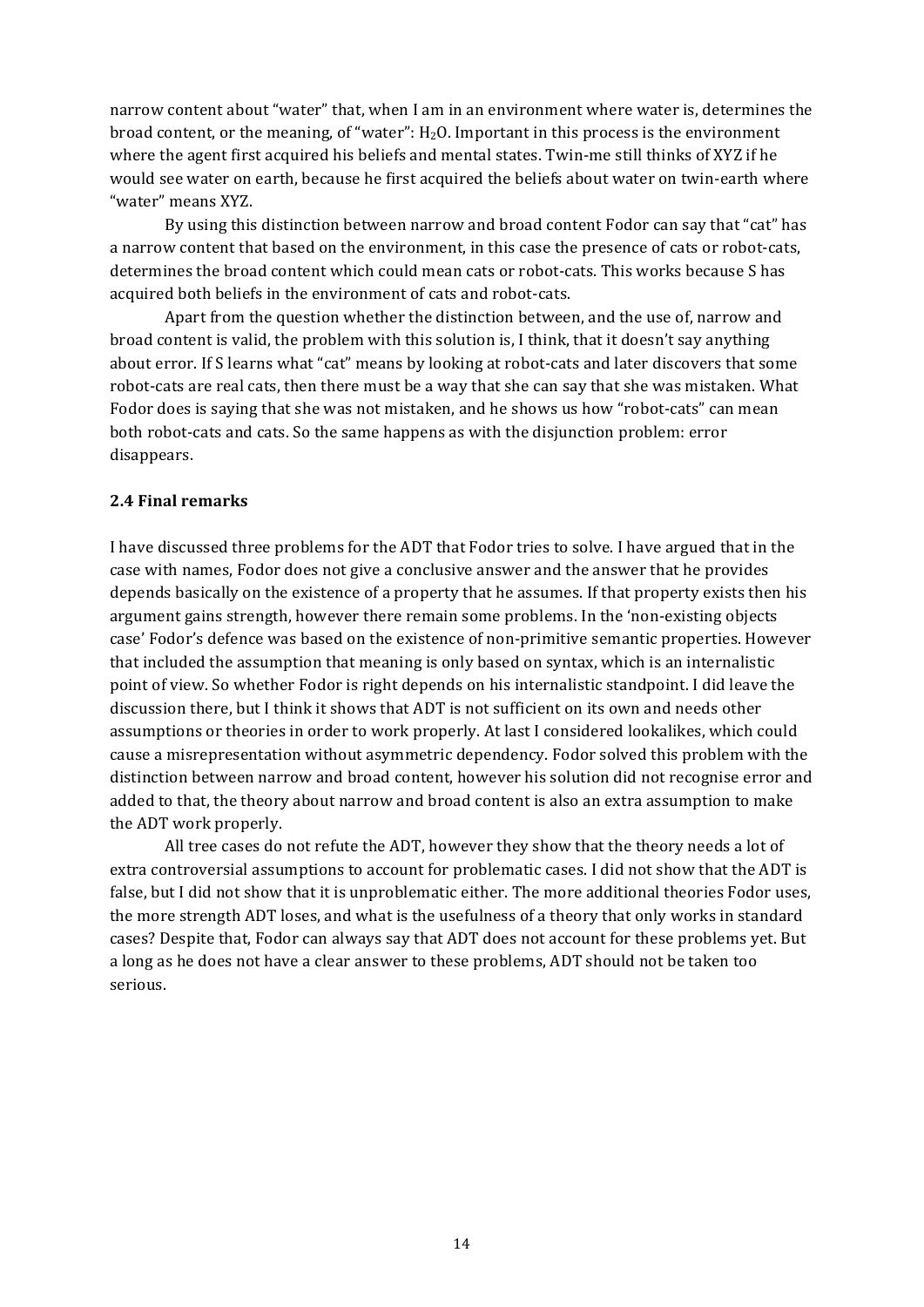## 3. The deeper problem

The ADT explains that misrepresentations are dependent on proper representations. However it does not explain how we can distinguish erroneous from non-erroneous misrepresentations and thereby it does not explain how misrepresentations emerge. Both Fodor and Crane recognise that the theory falls short on those issues. Crane: "I do not see how this [the ADT] gives us a deeper understanding of how mental representation actually works."45 Fodor: "we need a story about error not because error raises the disjunction problem, but just because we need a story about error. And it would be very desirable if the story we tell explained why calling something a mistake has the normative force that it does."46

In the following I will scrutinise these issues and explain what a fundamental problem for a CTP is. Then I will discuss a probable solution to this problem.

## 3.1 Normativity in perception

To be able to distinguish erroneous from non-erroneous misrepresentations and explain how they both emerge, we could try to give an exact description of error in perception. However a naturalistic description of the process of perception and describing where and how errors could occur would not suffice. If I explain that error emerges, for example, 'when light that reflects on a cow is somehow altered before it hits the cells in my retina so that I don't see a cow, but a horse,' which is a misrepresentation, then I have explained the cause of the error. But that explanation already assumes error. If I change the semantic phrases, which are underlined, with nonsemantic and non-intentional phrases, then the same explanation would go like this: 'when light that reflects on object X is somehow altered before it hits the cells in my retina and causes me to have a representation, then that object X causes a representation "X".' But this explanation doesn't tell me whether "X" representing X is a misrepresentation or not. I see an object and I have a representation, but how am I to know that the representation is correct? Thus, either the explanation contains semantic assumptions and falls short on circularity, or the explanation does not tell us anything about whether the representation is correct or false.

But why is it necessary to describe a theory of perception in non-semantic and nonintentional terms? This is because if we would use semantic and intentional terms in explaining how representations can have semantics, then we already assume what we want to explain. And that is circular.

Another way of expressing the problem is by saying that representations have a normative property. This property says in which cases the representation is true or false. A representation is true if it represents the world as it is, and it is false if it does not. So the representation "cat" would be true if there is a cat. The question then is, what is that normative property? And again, this should be expressed in non-semantic and non-intentional terms.

## 3.2 Solution?

One possibility would be accepting circularity, but I think that would be highly undesirable because it leaves the theory with a big problem. The other option would be to try and find a way to explain in non-semantic terms what misrepresentations are.

<sup>&</sup>lt;sup>45</sup> Crane, T. The Mechanical Mind, p. 185.

<sup>&</sup>lt;sup>46</sup> Fodor. J. A. 'Information and Representation', p. 102.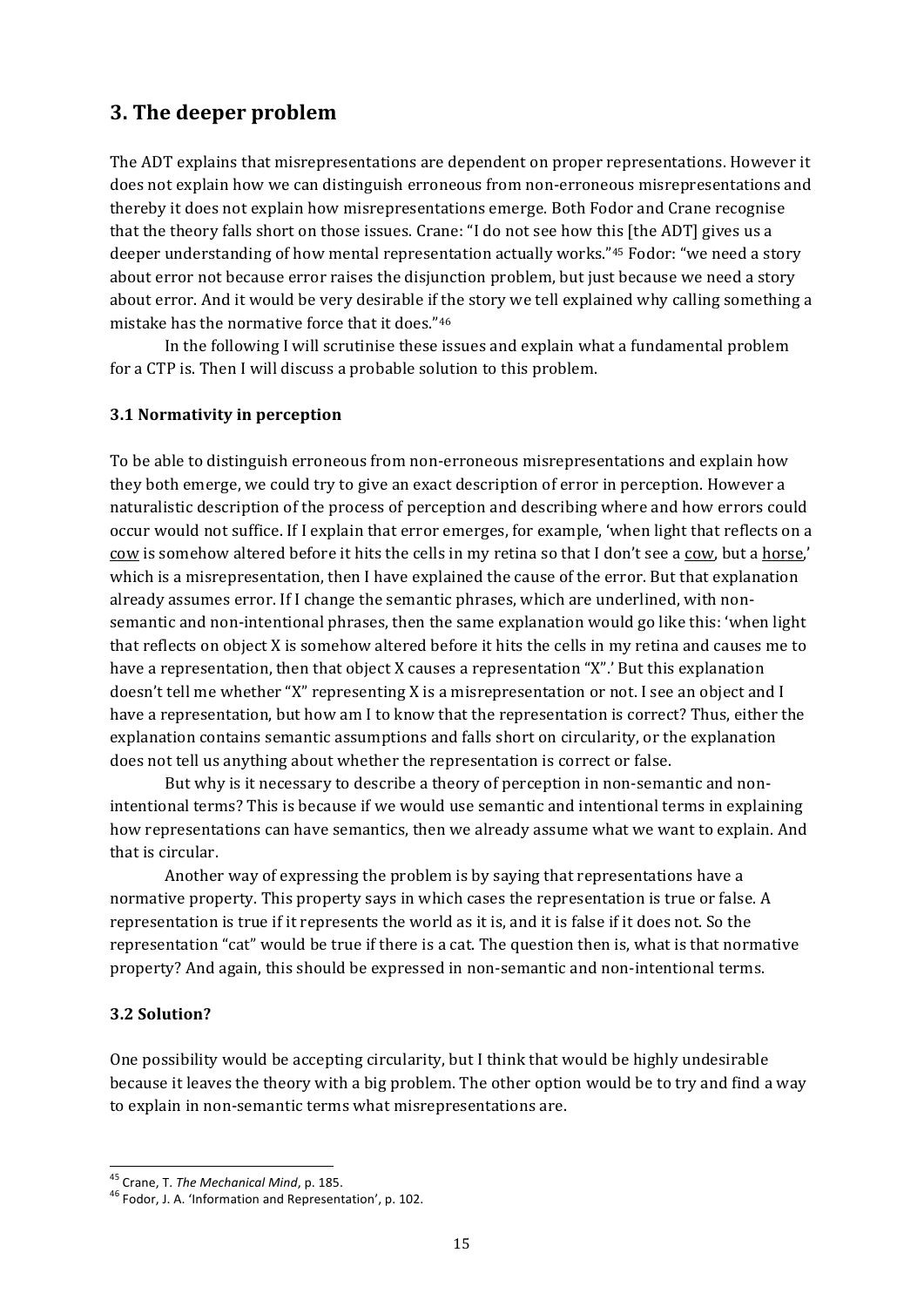To begin with it should be clear that we could not use semantics in explaining error, because that would lead to circularity. However, without semantics there is no error, because error occurs only when there is semantics. Two symbols do or do not mean the same until you know what the symbols mean. So there simply is no error until there is semantics involved.

The only way to establish a theory of error would be to find a substitute for semantics so that we can say without semantics whether the connection between representation and the object is erroneous or not. In 'Information and Representation' Fodor provides a rough outset of what such a theory may look like.<sup>47</sup>

#### *3.2.1#Abortive#actions*

According to Fodor the ADT explains what it is for a symbol to express a property, but it does not explain how a symbol can be applied to an object.<sup>48</sup> So he is saying that the ADT is good but that there also needs to be a theory that explains how the application of symbols to objects work. Fodor says that if you apply a symbol to an object then you put a token of this symbol and the connection to the object in your belief-true box, e.g. the beliefs that "Bossy is a platypus" and "platypai lay eggs". Based on the various items in the belief-true box you can act. If you get the desire to eat a platypus egg omelette, then you will go looking in the garden where Bossy lives. However you may have been wrong in believing that Bossy is a platypus, it was a misrepresentation, so you do not find playpus eggs in your garden.<sup>49</sup> Fodor summarises this as follows: "According to this view, the naturalistic answer to "what's wrong with false beliefs?" is primarily that false beliefs lead to abortive actions."<sup>50</sup> So, a representation is false if the beliefs based on it lead to abortive actions, which are actions that do not lead to the intended goal of that action.

Besides the question if this is an undesirable form of functionalism,<sup>51</sup> this seems to be a very vague way of determining whether a representation is a misrepresentation or not, because maybe your actions are such that they failed for some other reason. E.g. Bossy could actually be a platypus that just does not lay eggs or you did not look well enough for eggs. So an abortive action does not automatically indicate a misrepresentation. Thereby, a misrepresentation does not automatically lead to an abortive action either. E.g. the representation of Bossy was wrong; in fact she is a cow, but because the platypus of your neighbours escaped to your garden and laid eggs, you still find them and have your omelette. So the misrepresentation did not lead, in this case, to an abortive action, which off course could occur at a later point.

Another problem with Fodor's proposal is that, according to Crane, the desire is expressed in semantic terms, which leads to circularity.<sup>52</sup> Crane expresses Fodor's proposal<sup>53</sup> as follows: "A belief B represents condition C if and only if actions which would be caused by B and a desire D would bring about the state of affairs that represented by D were C to obtain."54 Belief B is caused by objects and condition C is about how the belief says the world is. But if we want to know whether belief B represents condition C, or in other words, if we want to know the semantic properties of B and C, then we may not assume semantics in the explanation after the

<sup>&</sup>lt;sup>47</sup> He restricts himself to misrepresentations that are 'mislabelings', e.g. when a horse causes "cow". The outset is nota about non-existing objects or representations caused by other representations.<br><sup>48</sup> Fodor, J. A. 'Information and Representation', p. 102.  $^{49}$ <br>Fodor, J. A. 'Information and Representation', p. 102.

 $51$  I don't have the space to explain why Fodor doesn't want his theory to be functionalistic and why he still considers this as a valid solution. See also footnote 8 of 'Information and Representation' in Lycan and Prinz, p. 104.<br><sup>52</sup> Crane, T. The Mechanical Mind, p. 189.<br><sup>53</sup> Crane doesn't say that this expresses Fodor's proposal, but I think th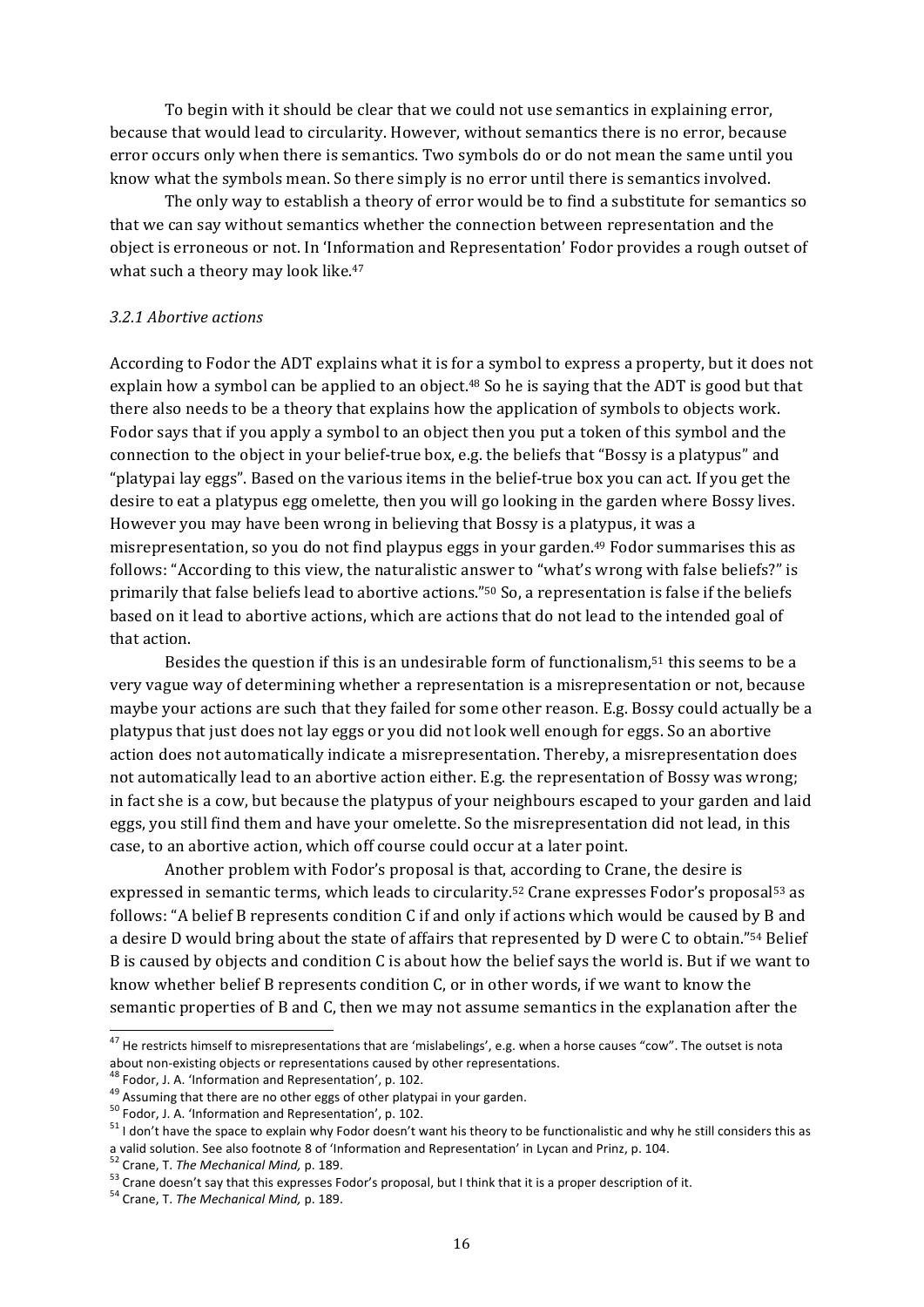phrase 'if and only if', because that would be circular. But in fact there are semantic notions involved in defining the 'desire D that would bring about the state of affairs represented by D', so this solution is circular too.

Again it should be noted that the idea of abortive actions is only a rough outset given by Fodor. But despite that, I think that the argument of Crane that the idea of abortive actions leads to circularity is hard to overcome, because in any way that you want to compare your desires with the result of your actions, you must appeal to semantics.

### **3.3\$Final\$remarks**

Both the ADT and the 'abortive actions' of Fodor do not give a satisfactory explanation of normativity in perception. They both lead to circularity, which is an unacceptable outcome. Furthermore, the ADT has a hard time with dealing with difficult cases. Whether they are or are not conclusive in rejecting the ADT does not matter a lot when there is no explanation of normativity in perception.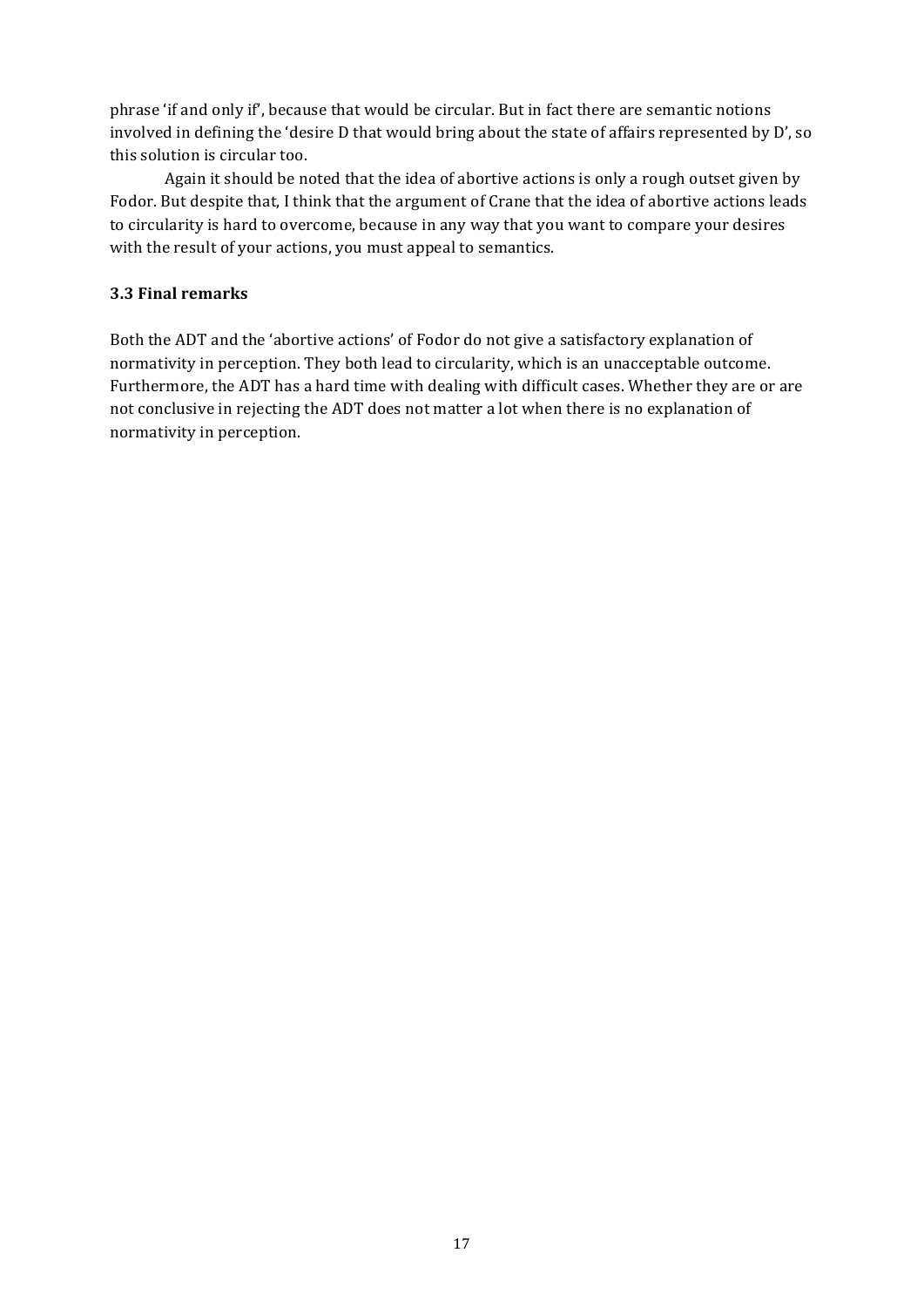## **4.\$Conclusion**

I will first summarise the highlights and then I will answer the main question. I started by explaining the CRTT (§1). Then I mentioned two approaches to explain how our thoughts could have meaning, an internal and an external  $(S1.2.1)$ . The internal would not work as Rey showed with Putnam's twin-earth experiment. I followed the external approach, which led to the disjunction problem and the problem of error  $(S2.1)$ . Fodor proposes the Asymmetric Dependency Theory ( $\S2.2$ ), which says, to put it bluntly, that error is parasitic on truth. And despite the fact that this theory has a hard time dealing with problematic cases, it does not explain error at all, because it falls short on circularity (§3.1). Then I argued that the only possible way to overcome circularity is to find a substitute for semantics by which we can tell whether a representation is erroneous or not. I discussed Fodor's 'abortive actions' theory, which turned out to be also circular  $(S3.2.1)$ .

When we look at the theories and solutions I have scrutinised, then I think it is fair to say that the disjunction problem is not solved and that the options and solutions I discussed are all problematic or impossible. First of all, ADT does not explain how error occurs. It merely describes it as 'parasitic on truth'. Thereby, ADT has a hard time dealing with various kinds of representations and needs extra theories or assumptions to account for them. These extra theories are also not uncontroversial. Therefore, I think that ADT is, for now, an inadequate theory when it comes to handling the disjunction problem. However it is not refuted either. So it is possible that it could work with some major fixes. Hence my conclusion is that, based on the theories I have discussed, Fodor has failed to solve the disjunction problem and the problem of normativity in the Causal Theory of Perception.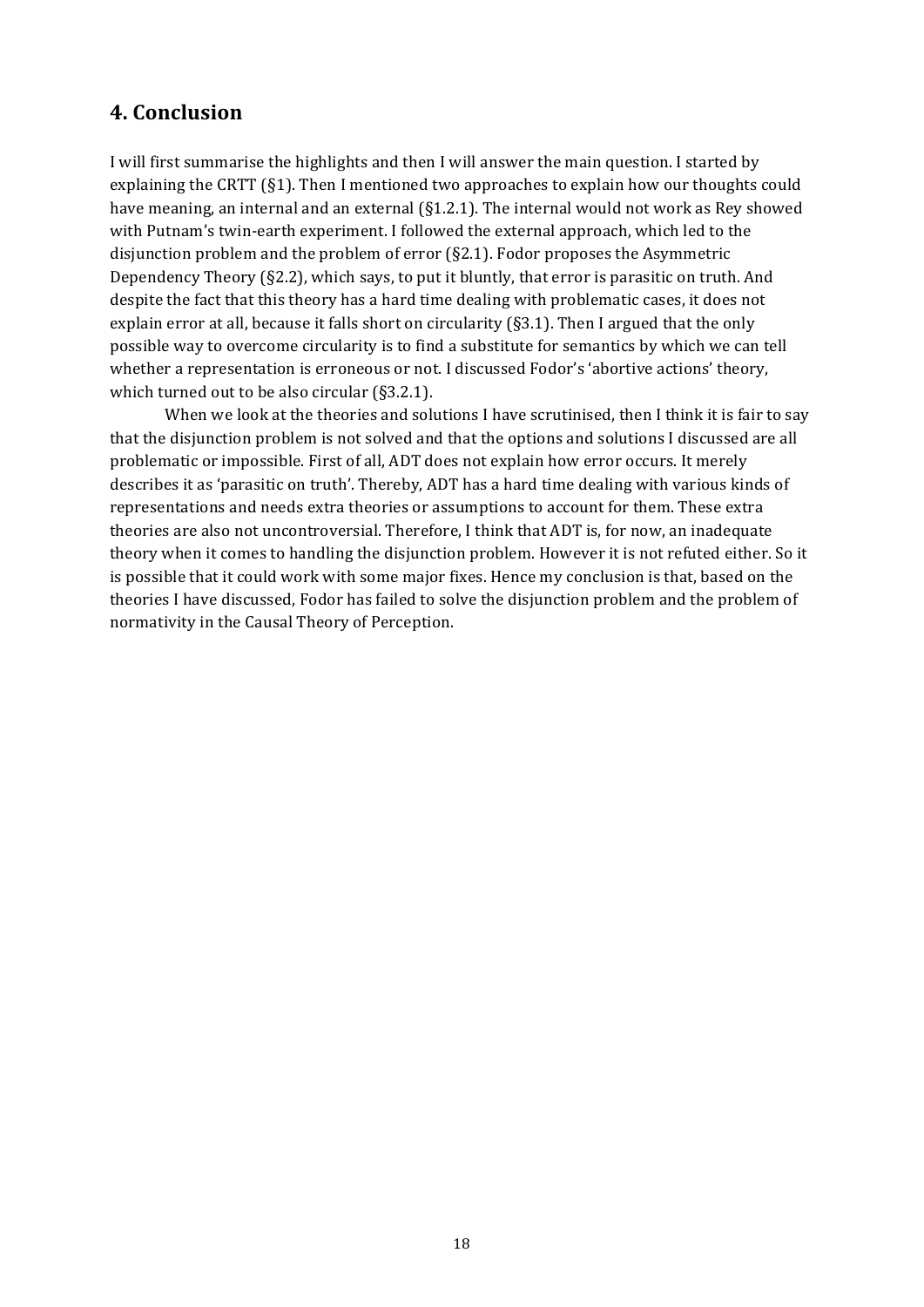# **Literature**

## **Books\$**

Crane, T. The Mechanical Mind: a philosophical introduction to minds, machines and mental representations. Second edition. Oxon: Routledge, 2003. (First edition: 1995)

Dennett, D. C. *The intentional stance*. Seventh edition. Cambridge, Mass.: The MIT Press, 1998. (First edition: 1989)

Fodor, J. A. A Theory of Content: and other essays. Cambridge, Mass.: Bradford Books, 1990.

Fodor, J. A. *Psychosemantics: the problem of meaning in the philosophy of mind*. Cambridge, Mass.: Bradford Books/The MIT Press, 1987.

Fodor, J. A. *Representation and Reality*. Cambridge, Mass.: Bradford Books/The MIT Press, 1988.

Loewer, B. and Georges Rey (ed.). *Meaning in Mind: Fodor and his critics.* Cambridge, Mass.: Blackwell, 1991.

Lycan, William G. and Jesse J. Prinz (ed.). *Mind and Cognition: an anthology*. Third edition. Oxford : Blackwell Publishing Ltd., 2008.

Rey, G. Contemporary Philosophy of Mind. Cambridge, Mass.: Blackwell, 1997.

#### **Articles**

Baker, L. R. 'Has Content Been Naturalised?,' in Barry Loewer and Georges Rey (ed.), *Meaning in Mind* (Cambridge, Mass.: Blackwell, 1991), pp. 17-32.

Baker, L. R. 'On a Causal Theory of Content,' in *Philosophical Perspectives, Vol. 3, Philosophy of Mind and* Action Theory (1989), pp.165-186

Fodor, J. A. 'Information and Representation,' in William G. Lycan et al. (ed.), *Mind and Cognition: an* Anthology (Oxford: Blackwell Publishing Ltd., 2008), pp. 95-104.

Fodor, J. A. 'Observation Reconsidered,' in *Philosophy of Science*, Vol. 51, No. 1. (Mar., 1984), pp. 23-43.

Fodor, J. A. 'Why There Has to Be and How There Could Be a Private Language' in William G. Lycan et al. (ed.), *Mind and Cognition: an Anthology* (Oxford : Blackwell Publishing Ltd., 2008), pp. 155-70.

Quine, W. V. 'Quantifiers and Propositional Attitudes' in The Journal of Philosophy Vol. 53, No. 5 (Mar. 1, 1956), pp. 177-187.

## **Websites**

Adams, Fred, "Fodor's Asymmetrical Causal Dependency Theory of Meaning", URL =< http://host.uniroma3.it/progetti/kant/field/asd.htm>. (last visited 26 August 2012)

Adams, Fred and Aizawa, Ken, "Causal Theories of Mental Content", The Stanford Encyclopedia of *Philosophy (Spring 2010 Edition)*, Edward N. Zalta (ed.), URL = <http://plato.stanford.edu/archives/spr2010/entries/content\causal/>.